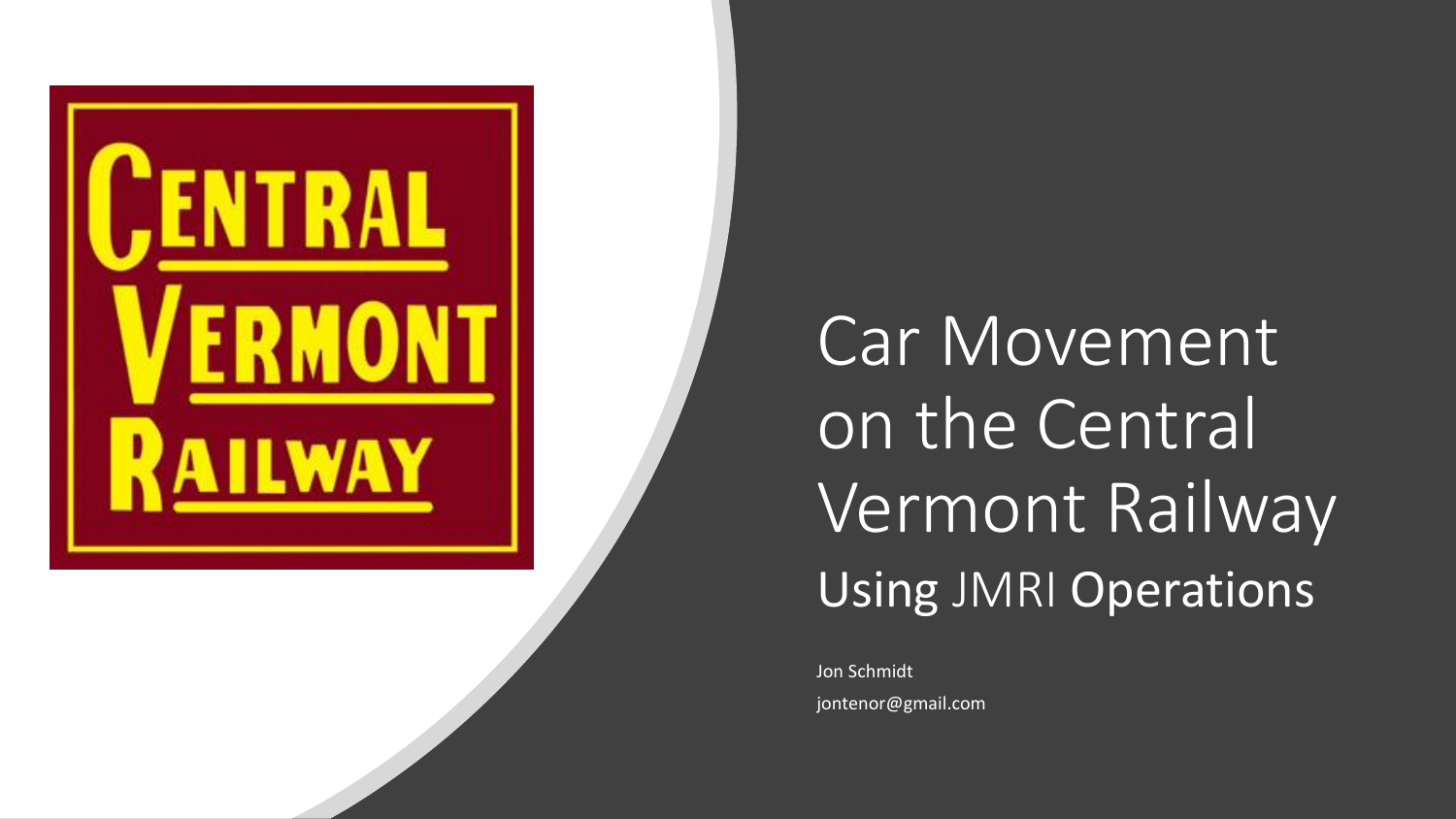

### Area modelled

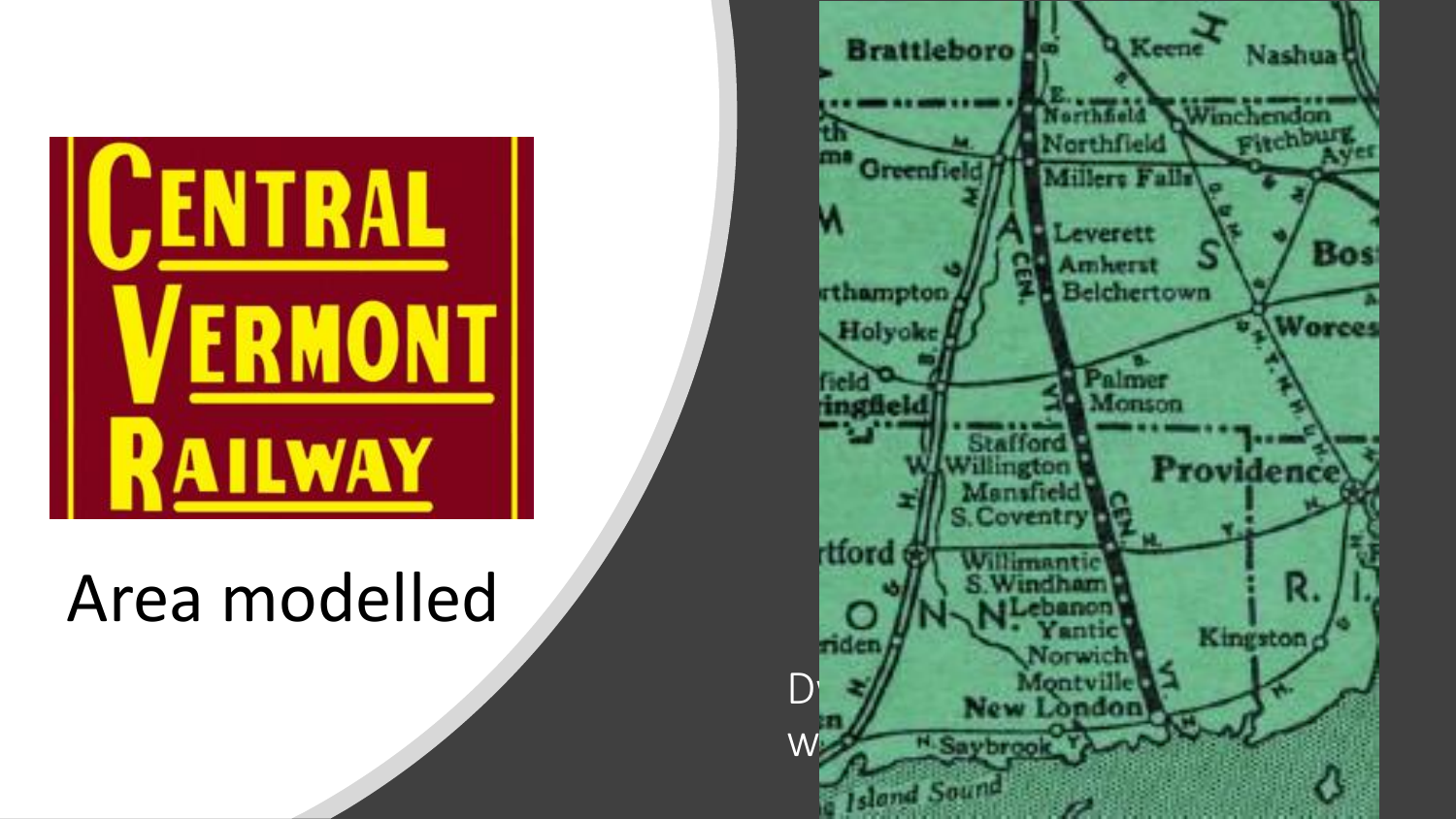

Move cars per the prototype

Industry focus

Satisfy the team

Goals: Keep crews engaged and Keep crews engaged and challenged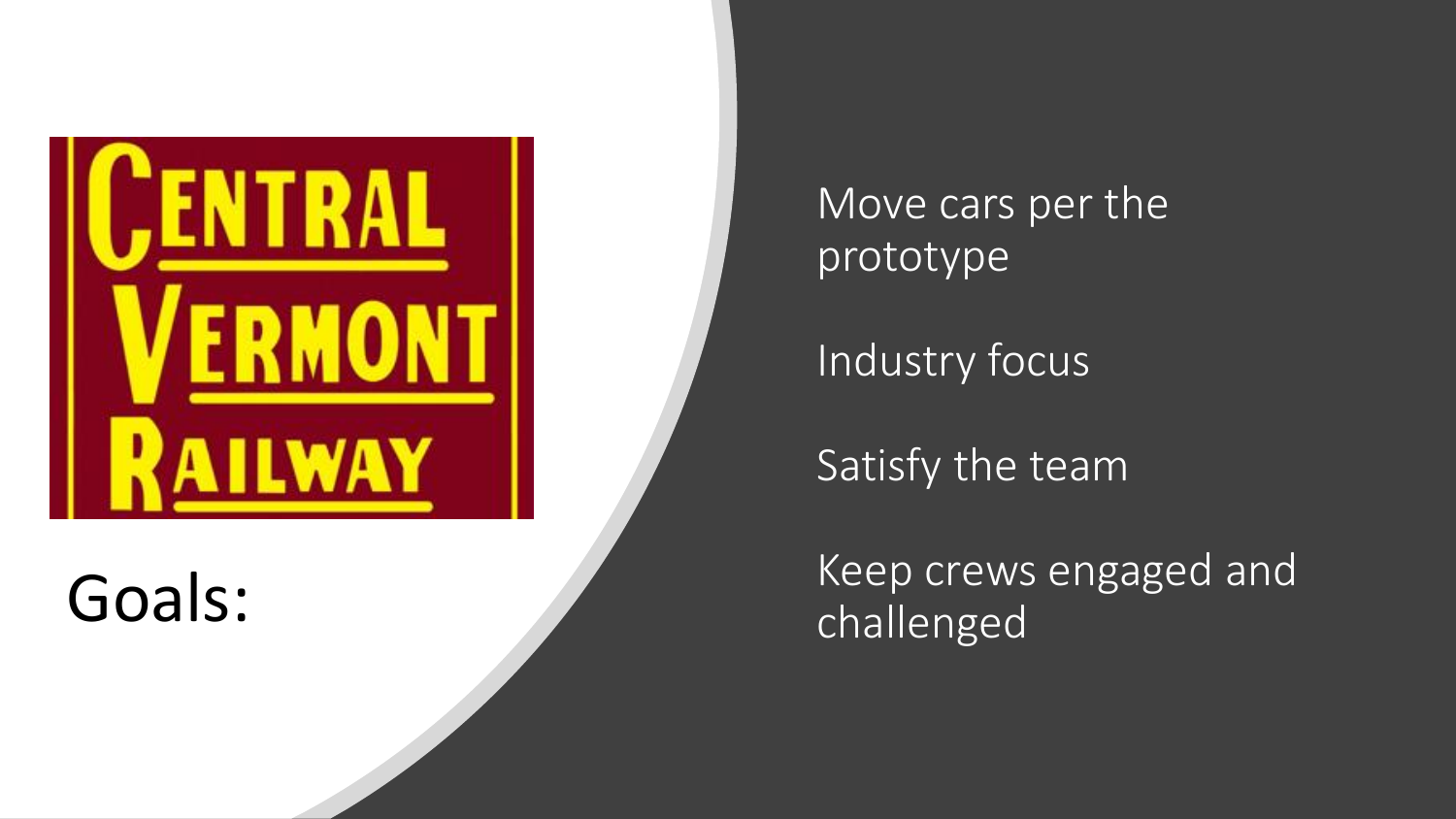

### How We Built It

Follow prototype as much as possible – maps and ICC book

Research industries

Historical society, magazines, and online groups

Document everything as we build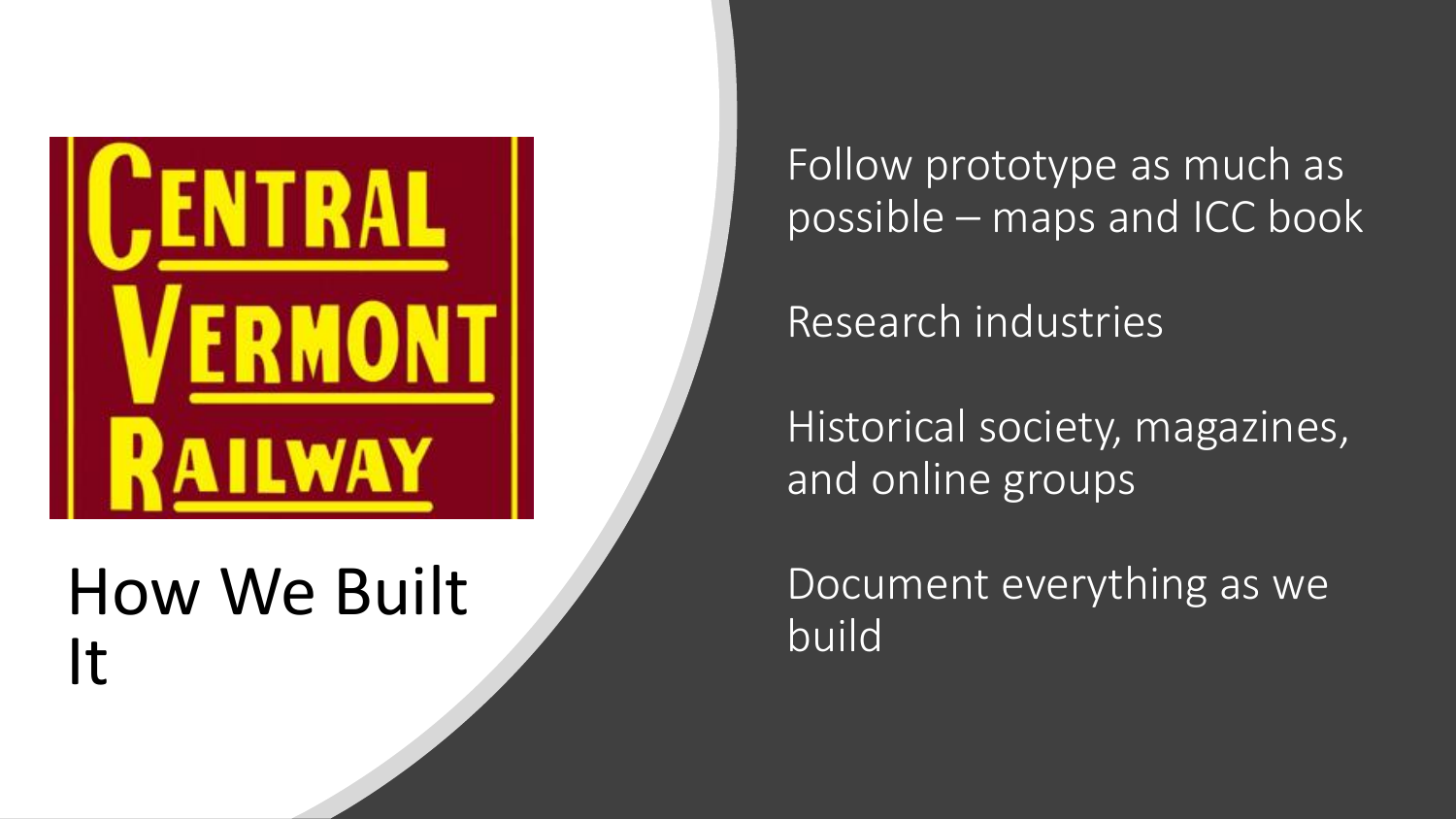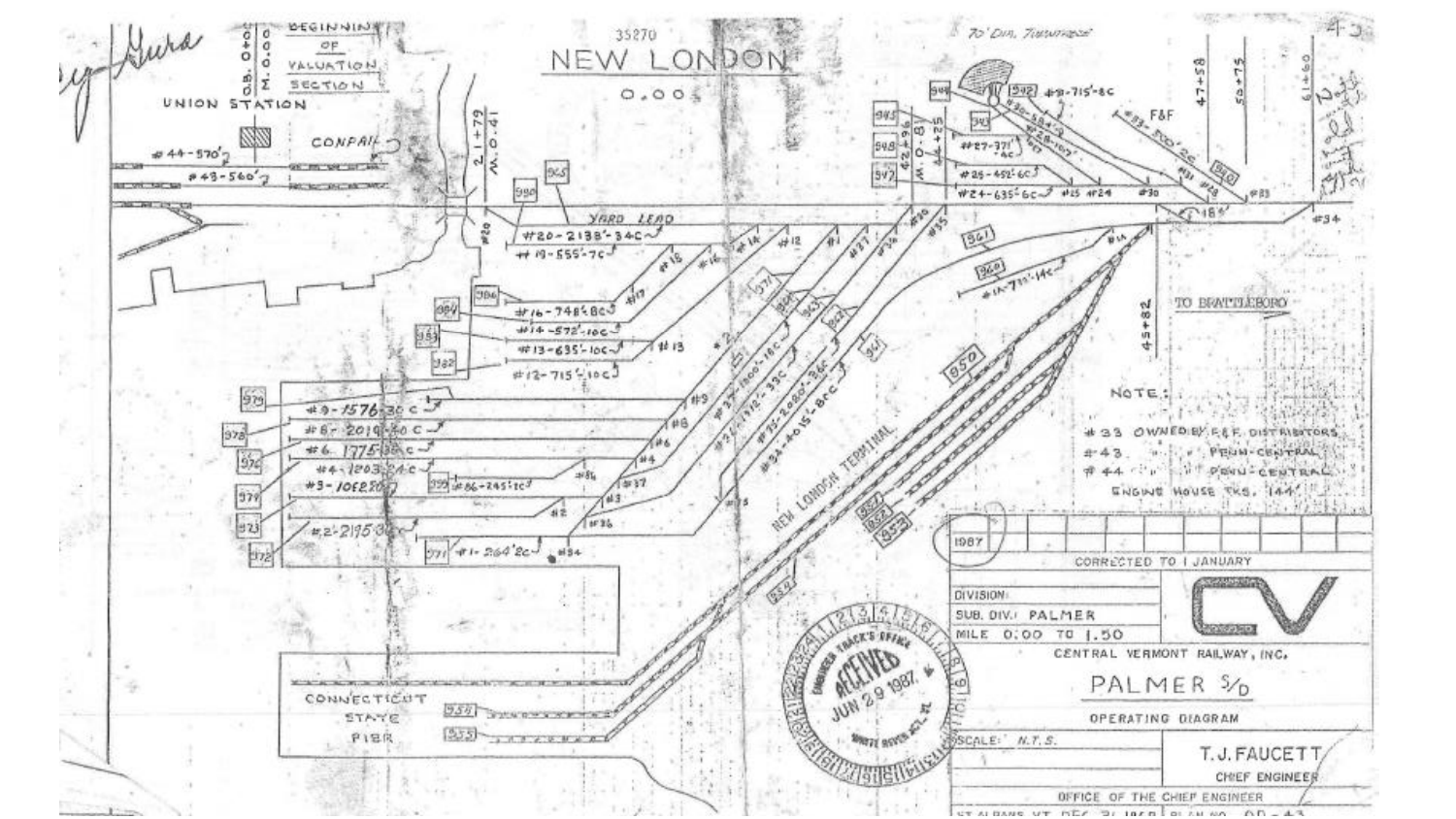

<-South to NH RR

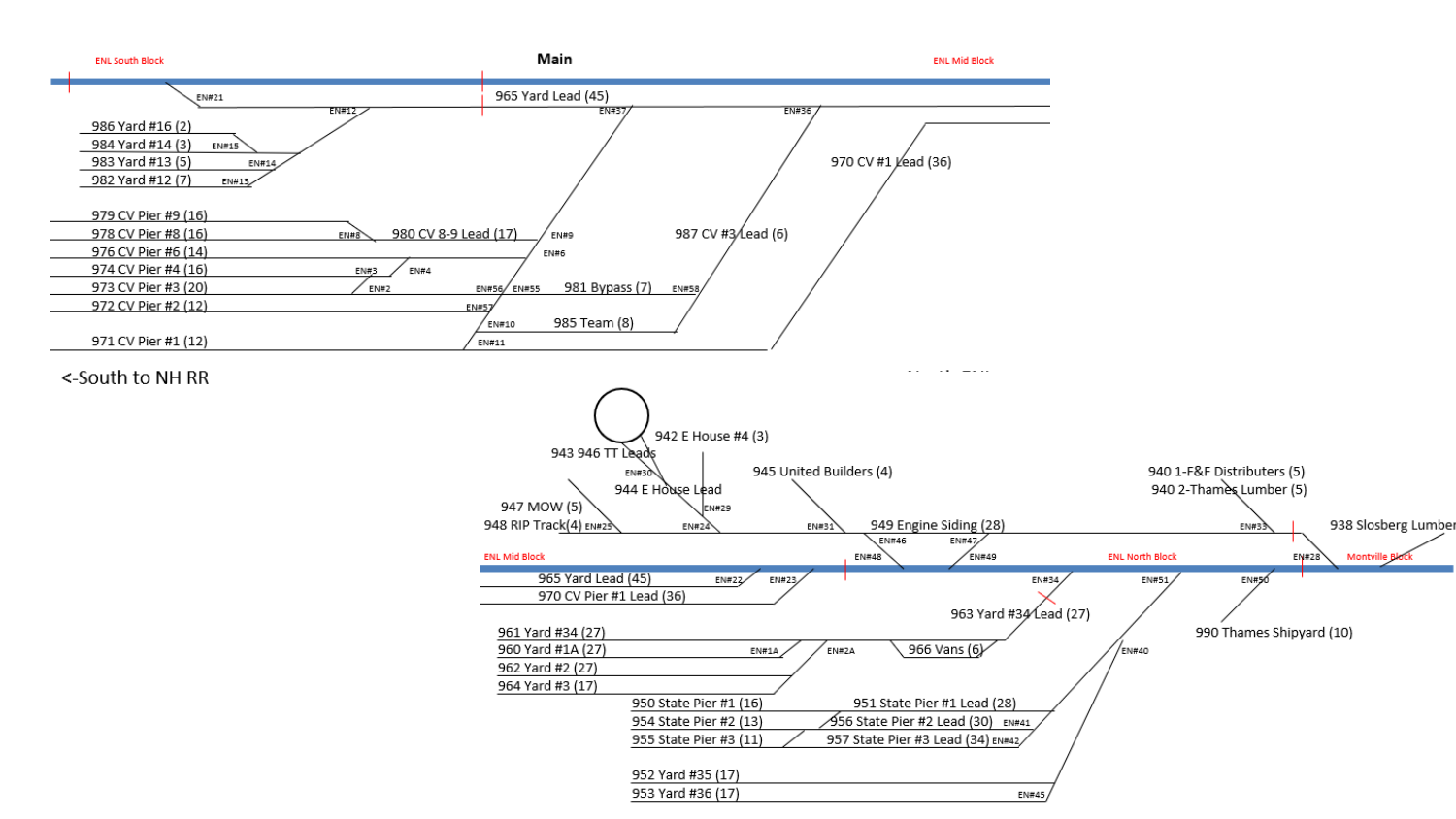



Central Vermont RR Pier Theorem 2012 Vard & Leads Connecticut State Pier



# East New London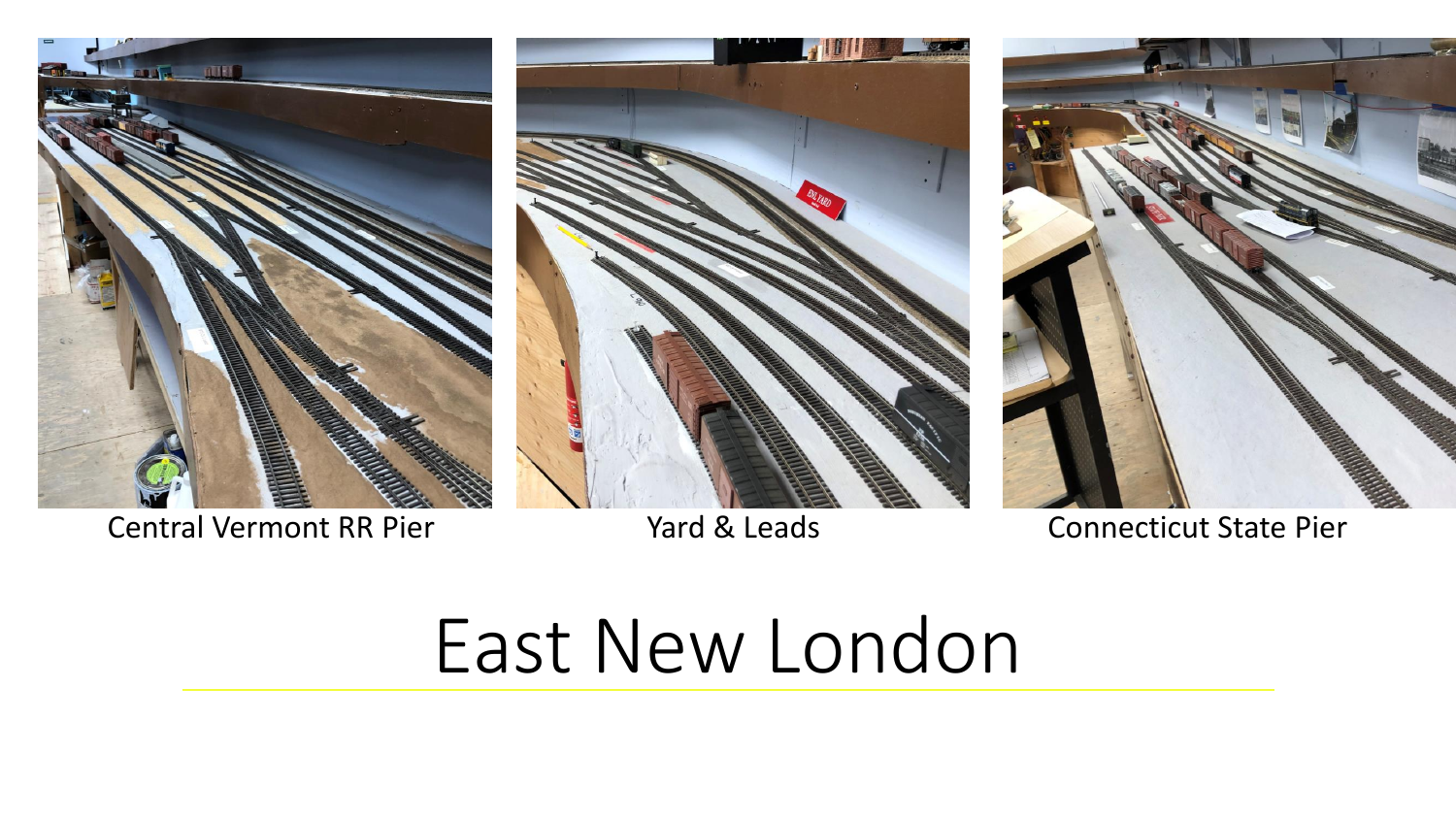

### JMRI **Operations**

Define locations, spurs, yards, staging

Define routes, trains

Add cars

Build trains: Cars will move

Least restrictive, greatest car movement --Randomly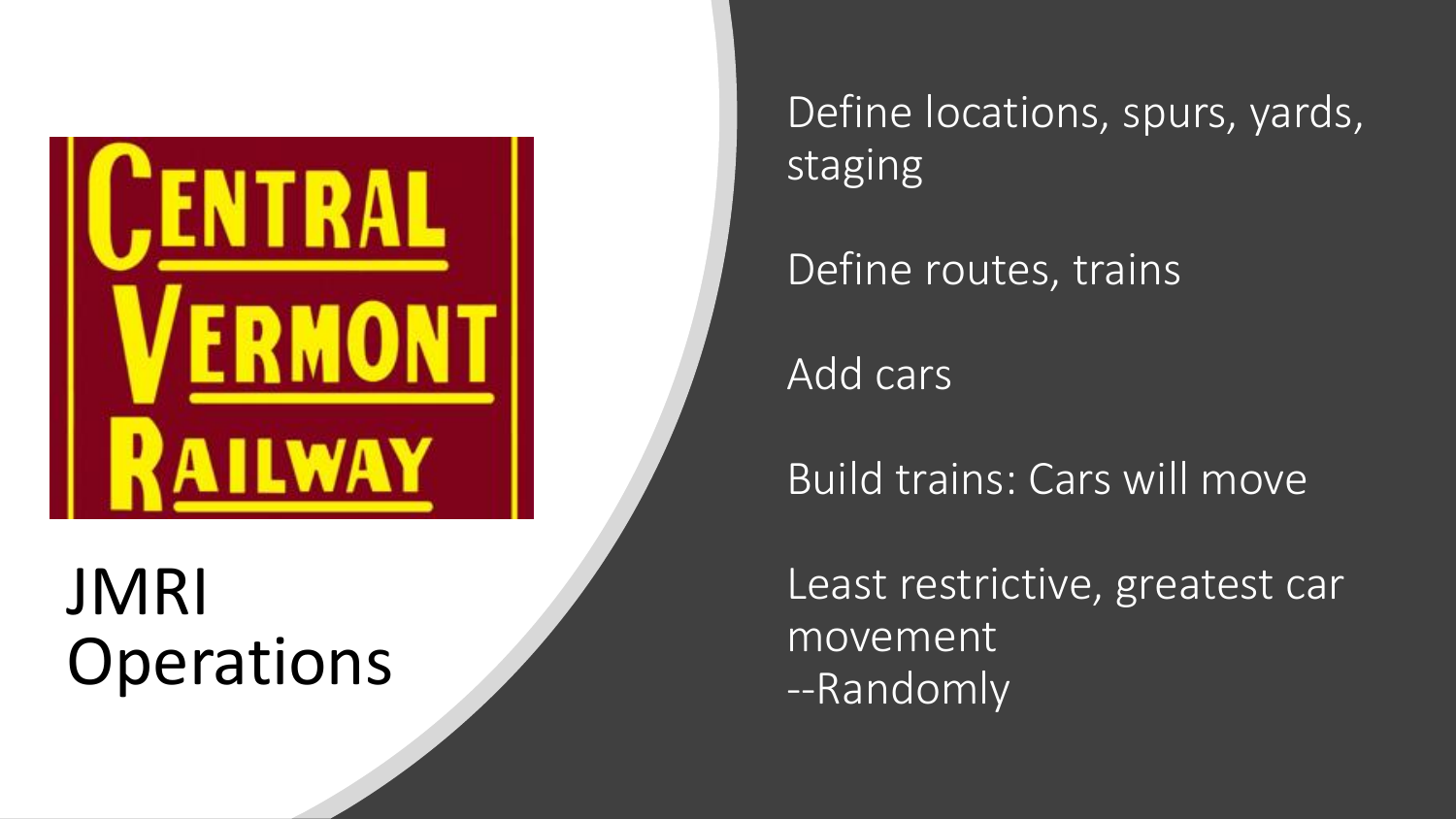

### JMRI: Power -- Schedules! Tools

Control/constrain car movement Tracks and Trains can limit by -- Car type -- Car load Most powerful car routing tool: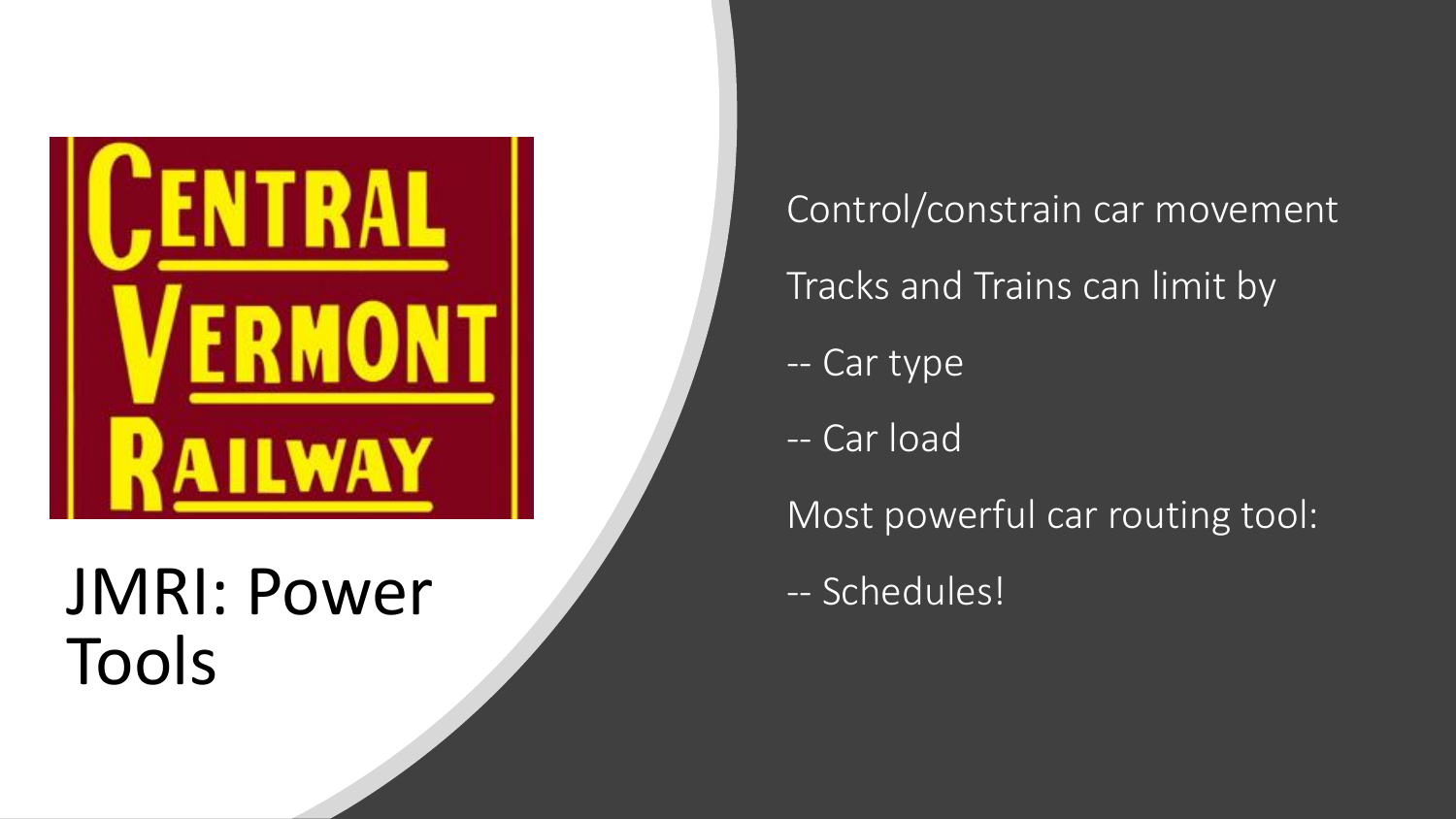

## The Newsboy Challenge

Example: Newsboy/Rocket handles a solid block of cars of newsprint from Montreal to NHRR New London and return -How to get a block through the yards without diverting it -From north staging to south staging and back

-Yet allow the trains to drop/add non-

newsprint cars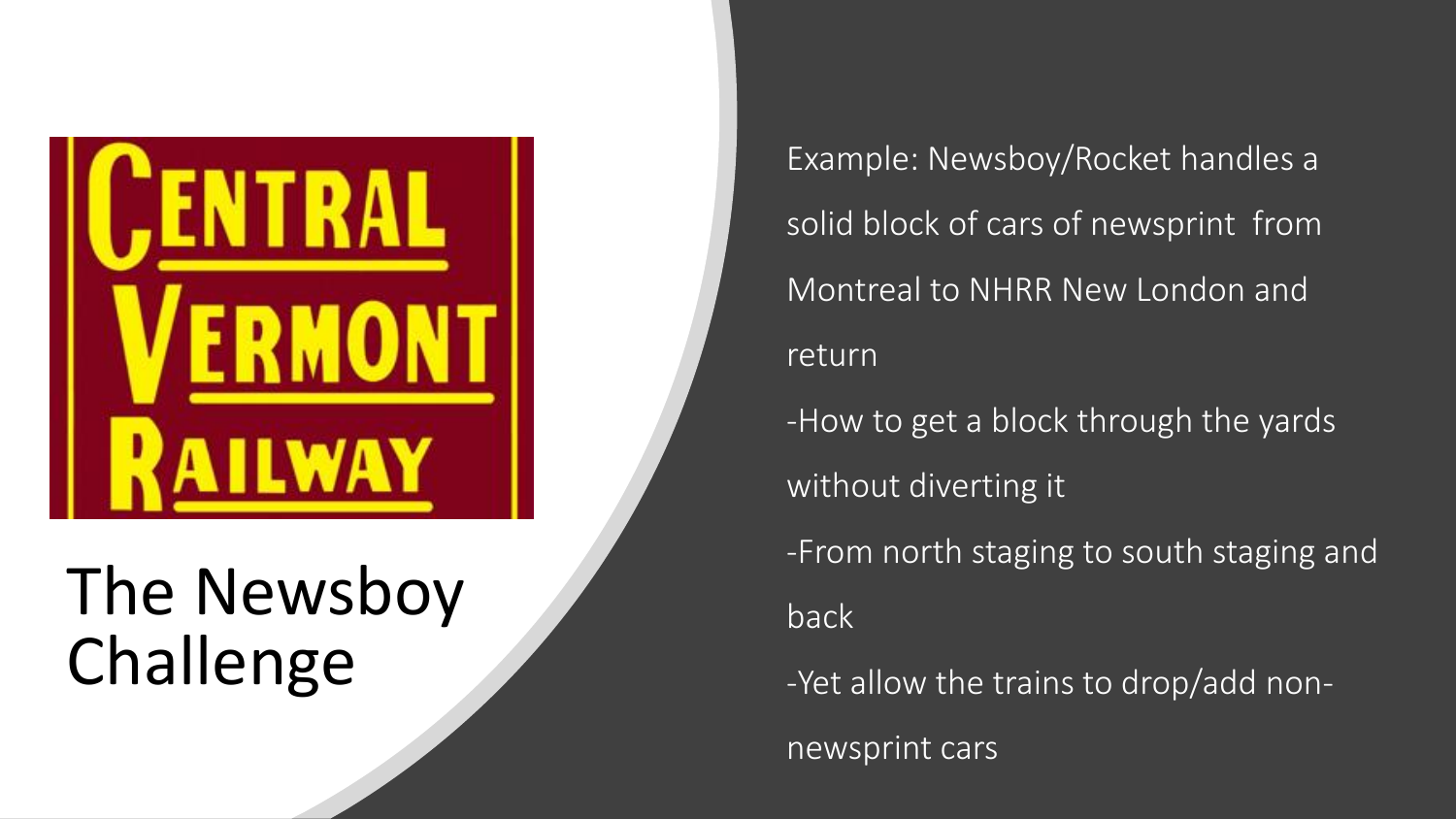

## JMRI: Tip

Tip: Build a small test RR in JMRI to see how scenarios would work --Staging --Towns --Yards Play with it

**PL** Locations

#### Tools Operations Window Help

| ID           | <b>Name</b>       | Track              | Length | <b>Used</b> |  |
|--------------|-------------------|--------------------|--------|-------------|--|
| 8            | Centerville       | Yards              | 2000   | 44          |  |
| $\mathbf{1}$ | North Stg         | Staging            | 1600   | 176         |  |
| 6            | South Stg         | Staging            | 1600   |             |  |
| 3            | Town1             | <b>Spurs</b>       | 600    | 132         |  |
| 7            | Town <sub>2</sub> | <b>Spurs Yards</b> | 900    | 44          |  |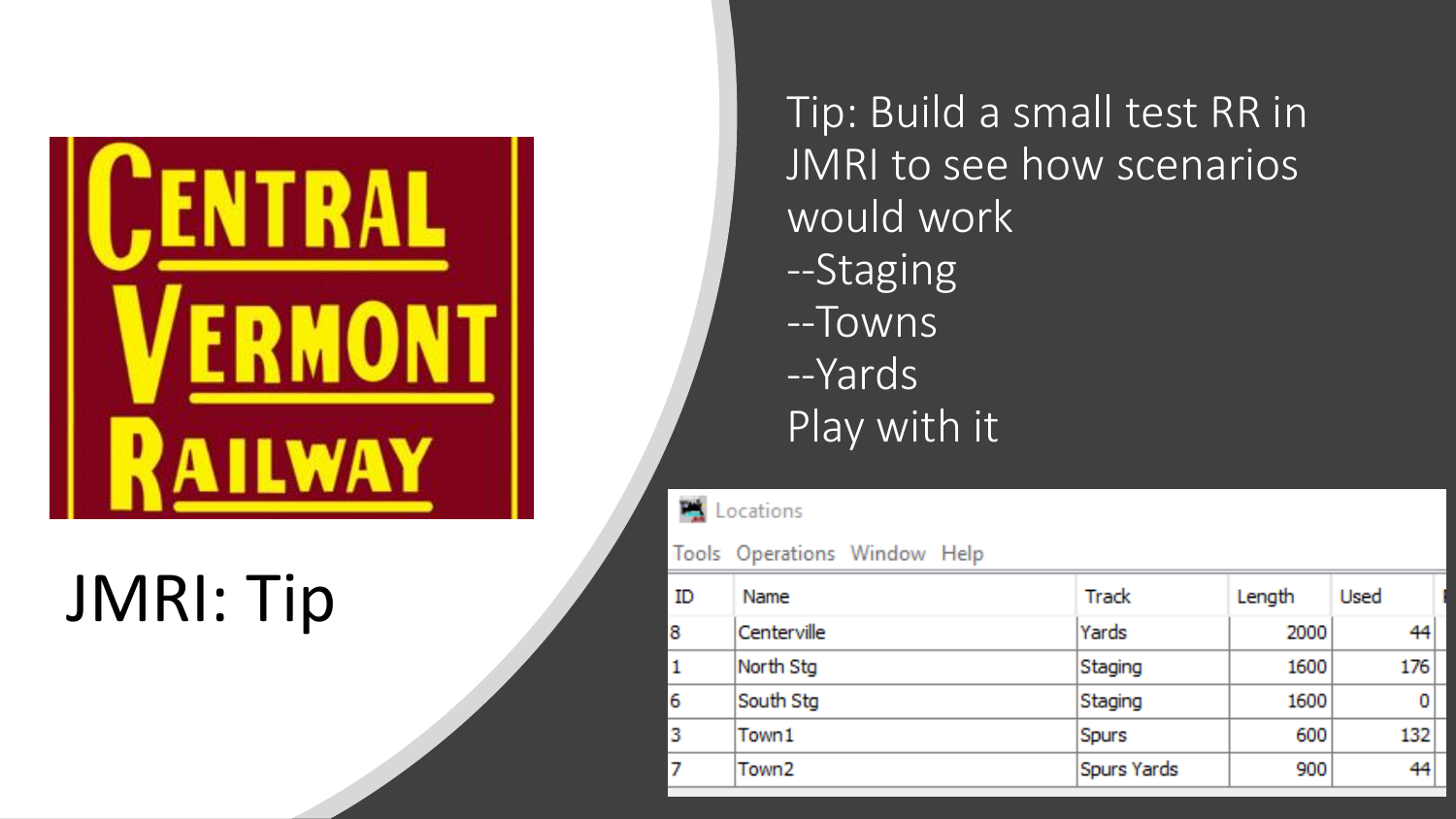

### JMRI: Newsboy - How We Did It

Solution:<br>- Group cars as a "kernel", " $np1"$  and " $np2"$  with about 6 cars each

- Special load "Newsprint"
- Restrict "Newsprint" from all spurs/yards/staging except origin/destination and intermediary stop
- Put kernels on trains and run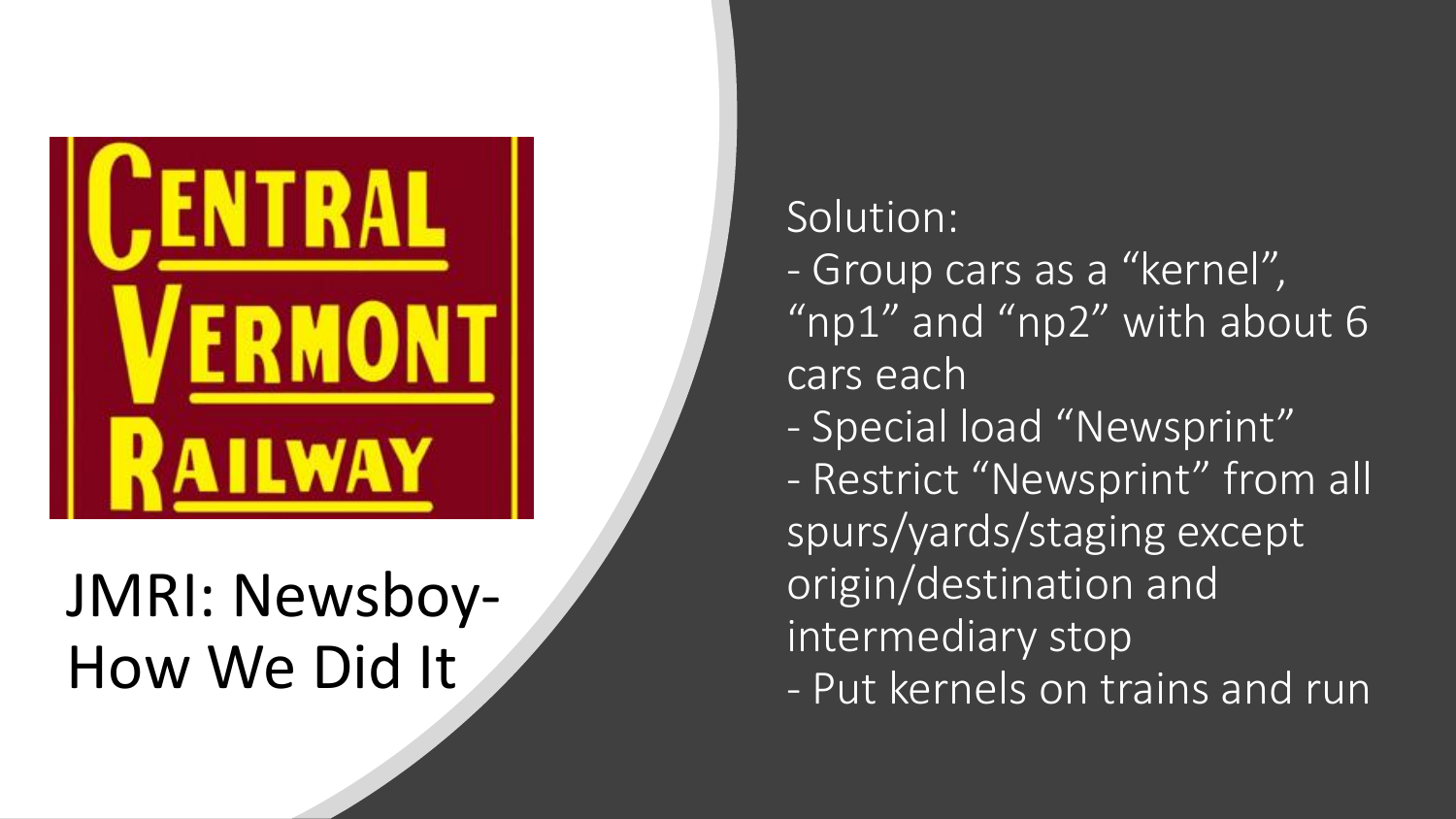

### Industries

We have extensive research on industries on the CV ~~ 100 industries, CV RR pier and CT state pier in ENL Want to be as accurate as possible (debate continues) Examples: -- Conn Power in Montville accepts empty hoppers, ships ash

-- CH Moore in Stafford is a coal & lumber retailer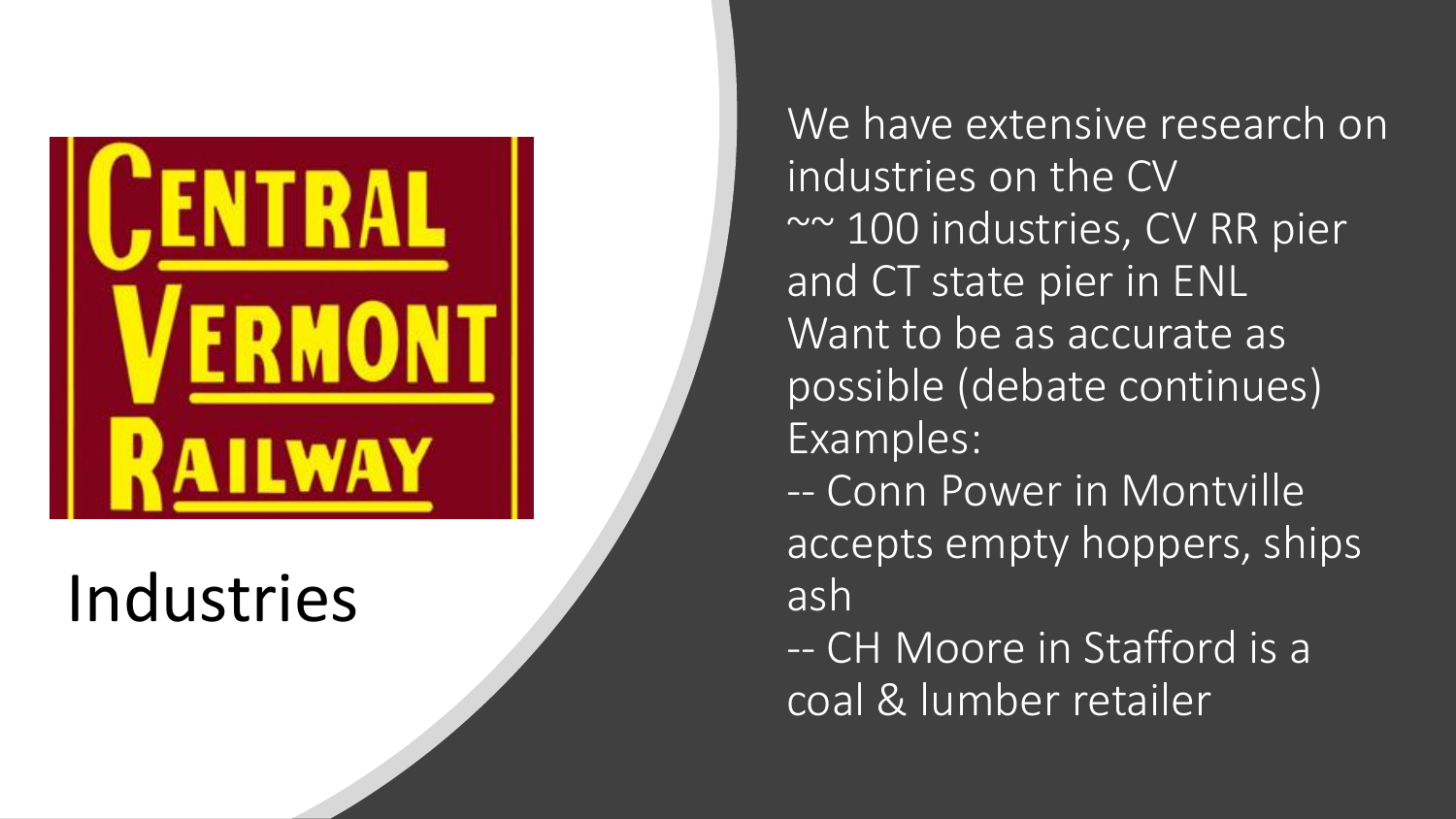

JMRI schedules -- Apply to a spur -- Specify car type, frequency, dow in/out, incoming car load, shipped car load, destination, dwell

#### Conn Power: "ash"

### **Solution** Schedule

|     |      | <b>Ash</b>   |              |      |         |                        | ash out     |                                    |        |             |      |  |  |  |  |
|-----|------|--------------|--------------|------|---------|------------------------|-------------|------------------------------------|--------|-------------|------|--|--|--|--|
|     | Type | Random       | Delivery     | Road | Receive | Ship                   | Destination | Track                              | Pickup | <b>Hits</b> | Wait |  |  |  |  |
| - - |      | $\checkmark$ | $\checkmark$ |      |         | L(ash)<br>$\checkmark$ | Norwich     | $\vee$ 919 NHRR Junction<br>$\sim$ |        |             |      |  |  |  |  |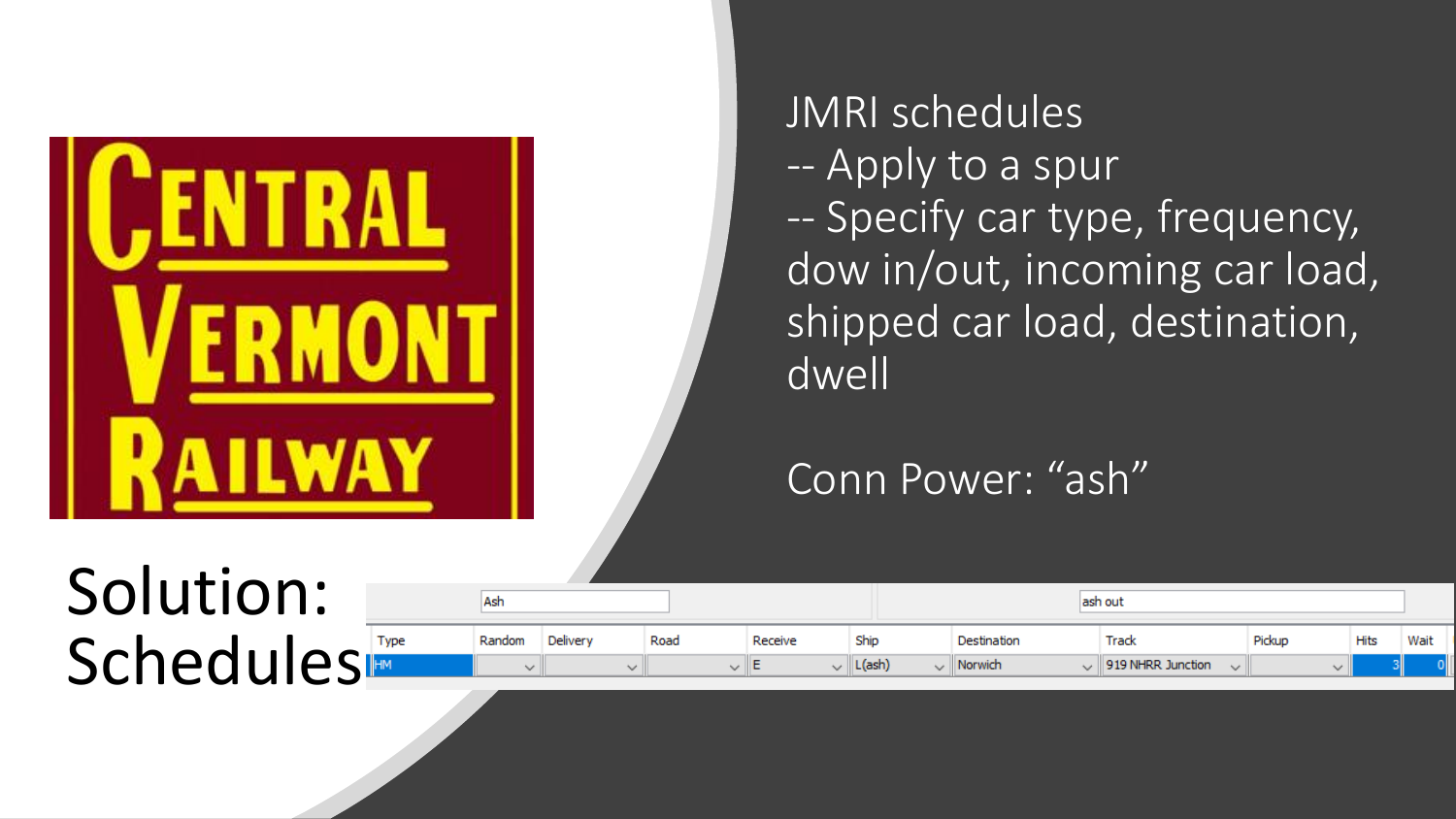

Empty

 $\checkmark$ 

NHRR New London

 $\checkmark$ 

 $\checkmark$ 

 $\vee$ 

 $\mathbf 0$ 

0

 $\checkmark$ 

 $\smallsmile$  Stuff

 $\checkmark$ 

 $\checkmark$ 

GВ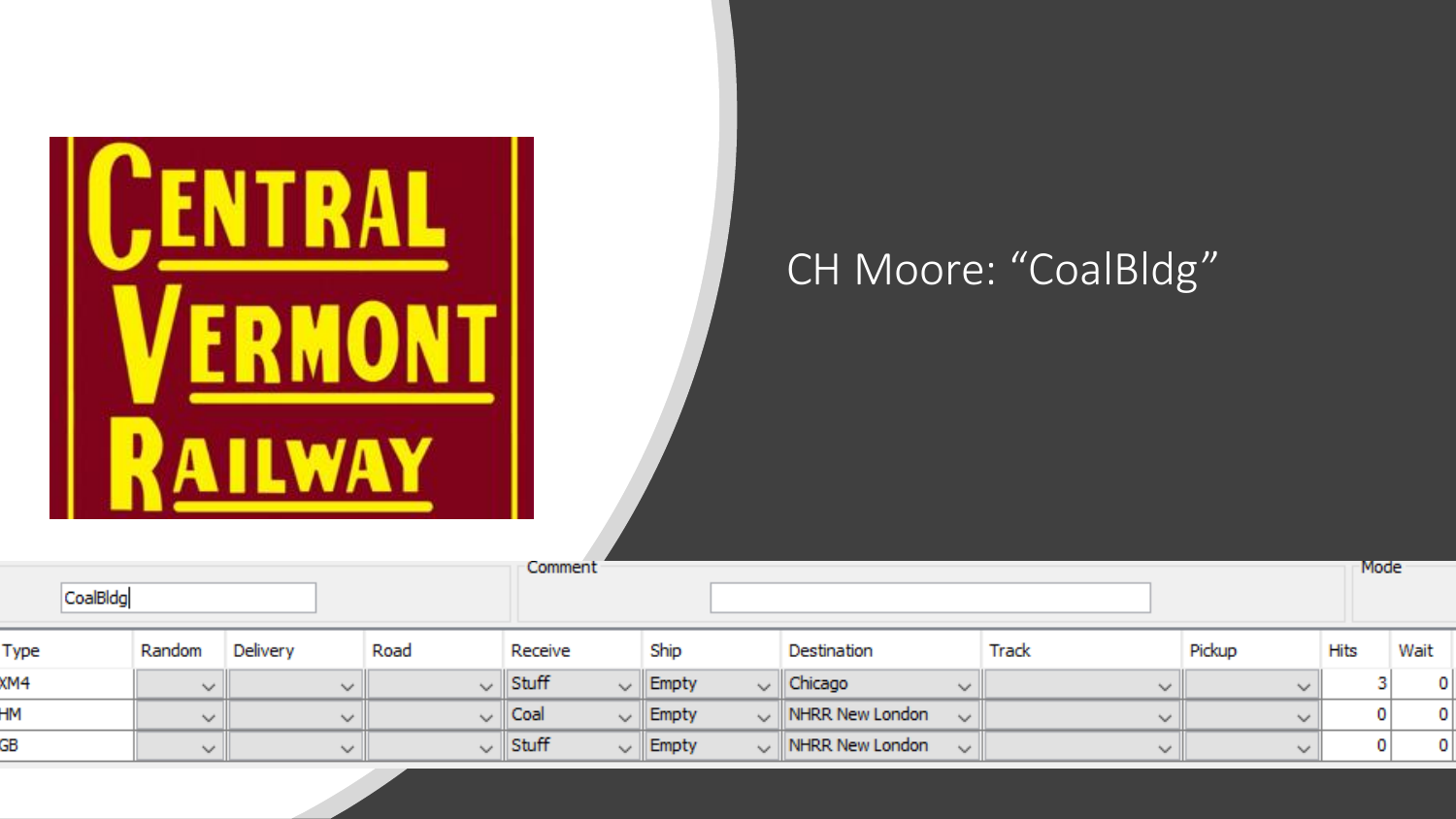

LCL

The CV Pier is a central point for LCL shipments - Track 4 receive LCL in - Track 3 ship LCL out Schedules CVPierIn, CVPierOut

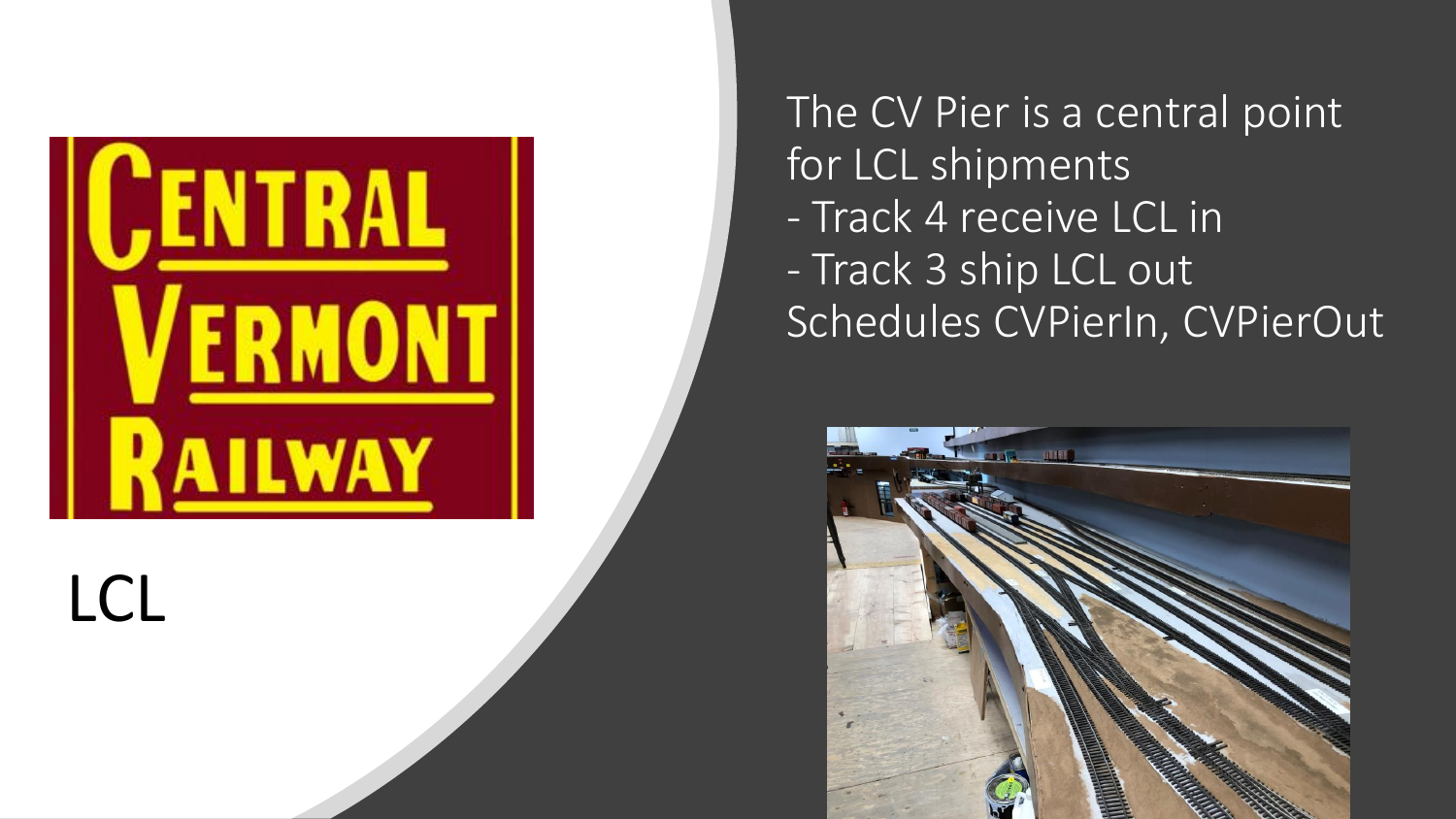

#### LCL comes into 4 CVPierIn

#### When empty, they go to 3 to be loaded

|            |                 |              |              |      | Comment     |           |            |             |                           |        |           |              |        | <b>TYTOUE</b> |              |
|------------|-----------------|--------------|--------------|------|-------------|-----------|------------|-------------|---------------------------|--------|-----------|--------------|--------|---------------|--------------|
|            | <b>CVPierIn</b> |              |              |      |             |           |            | LCL load in |                           |        |           |              |        |               |              |
| Type       |                 | Random       | Delivery     | Road | Receive     |           | Ship       |             | Destination               |        | Track     |              | Pickup | Hits          | Wait         |
| XM4        |                 | $\sim$       | $\checkmark$ |      | $\vee$ ILCL |           | $\vee$ LCL |             | $\vee$ ENL CV Pier        |        | CV Pier 3 | $\sim$       |        | 30            | $\mathbf{0}$ |
| <b>XME</b> |                 | $\checkmark$ | $\checkmark$ |      | $\vee$ LCL  | $\vee$ 11 | <b>LCL</b> |             | $\vee$ ENL CV Pier        |        | CV Pier 3 | $\checkmark$ |        |               | 0            |
| XME5       |                 | $\sim$       | $\checkmark$ |      | $\vee$ LCL. | $\vee$ 11 | <b>LCL</b> |             | $\sim$ <b>ENL CV Pier</b> | $\sim$ | CV Pier3  | $\checkmark$ |        |               | 01           |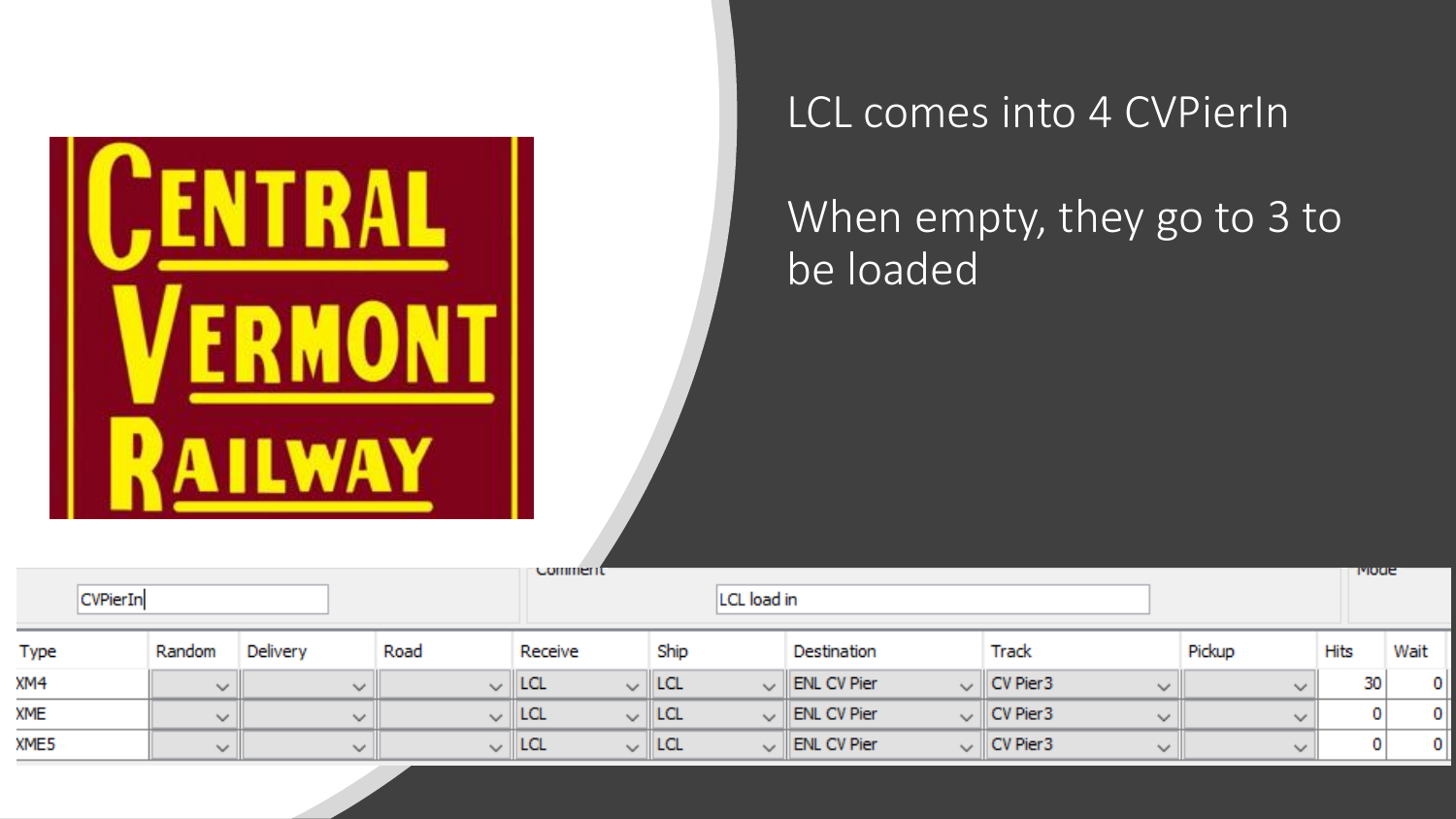|      | CVPierOut    |              |              |                    |                        |                                         |                                   |
|------|--------------|--------------|--------------|--------------------|------------------------|-----------------------------------------|-----------------------------------|
| Type | Random       | Delivery     | Road         | Receive            | Ship                   | Destination                             | <b>Track</b>                      |
| XМ   | ∨            | $\checkmark$ | $\checkmark$ | E<br>$\vee$        | L(LCL)<br>$\checkmark$ | Montville<br>$\checkmark$               | 924 House<br>✓                    |
| XМ   | ✓            | ✓            | ✓            | E<br>$\checkmark$  | L(LCL)<br>$\checkmark$ | Norwich<br>$\checkmark$                 | 905 House<br>$\checkmark$         |
| XME  | ✓            | ∨            | $\checkmark$ | E<br>$\checkmark$  | L(LCL)<br>$\checkmark$ | Willimantic<br>$\checkmark$             | 847 Freight Shed<br>$\checkmark$  |
| XМ   | ✓            | ✓            | ✓            | E<br>$\checkmark$  | L(LCL)<br>$\checkmark$ | NH New London<br>$\checkmark$           | ✓                                 |
| XME  | ✓            | $\checkmark$ | $\checkmark$ | E<br>$\checkmark$  | L(LCL)<br>$\checkmark$ | Brattleboro<br>$\checkmark$             | ✓                                 |
| XME  | $\checkmark$ | $\checkmark$ | $\checkmark$ | E<br>$\checkmark$  | L(LCL)<br>$\checkmark$ | NH New London<br>$\checkmark$           | $\checkmark$                      |
| XME  | ✓            | $\checkmark$ | $\checkmark$ | E<br>$\checkmark$  | L(LCL)<br>$\checkmark$ | S Coventry<br>✓                         | 846 Freight Shed<br>$\checkmark$  |
| XМ   | ✓            | ✓            | $\checkmark$ | E<br>$\checkmark$  | L(LCL)<br>$\checkmark$ | <b>Stafford Springs</b><br>$\checkmark$ | 824 Freight Shed<br>$\checkmark$  |
| XМ   | ✓            | $\checkmark$ | $\checkmark$ | E<br>$\checkmark$  | L(LCL)<br>$\checkmark$ | Palmer<br>$\checkmark$                  | 782 B&A Inter 3<br>$\checkmark$   |
| XME  | ✓            | $\checkmark$ | $\checkmark$ | E<br>$\checkmark$  | L(LCL)<br>$\checkmark$ | <b>Brattleboro</b><br>$\checkmark$      | $\checkmark$                      |
| XМ   | $\checkmark$ | $\checkmark$ | $\checkmark$ | E<br>$\checkmark$  | L(LCL)<br>$\checkmark$ | Palmer<br>✓                             | 770 Freight House<br>$\checkmark$ |
| XME  | $\checkmark$ | ✓            | $\checkmark$ | E<br>$\vee$        | L(LCL)<br>$\checkmark$ | Palmer<br>$\checkmark$                  | 780 B&A Inter 1<br>$\checkmark$   |
| XМ   | ✓            | $\checkmark$ | $\checkmark$ | E<br><br><         | L(LCL)<br>$\checkmark$ | Willimantic<br>$\checkmark$             | 847 Freight Shed<br>$\checkmark$  |
| XМ   | ✓            | $\checkmark$ | $\checkmark$ | E<br>$\backsim$ 1  | L(LCL)<br>$\checkmark$ | Palmer<br>✓                             | 781 B&A Inter 2<br>$\checkmark$   |
| XМ   | ∨            | $\checkmark$ | $\checkmark$ | E<br><             | L(LCL)<br>$\checkmark$ | Brattleboro<br>$\checkmark$             | $\checkmark$                      |
| ΧМ   | ∨            | $\checkmark$ | ✓            | E                  | L(LCL)<br>$\checkmark$ | Brattleboro<br>✓                        | $\checkmark$                      |
| ΧМ   | ∨            | $\checkmark$ | ✓            | E<br>$\checkmark$  | L(LCL)<br>$\checkmark$ | NH New London<br>✓                      | ∨                                 |
| XМ   | ✓            | ∨            | ✓            | E                  | L(LCL)<br>$\checkmark$ | Palmer<br>୰                             | 770 Freight House<br>∨            |
| XME  | ∨            | ∨            | ✓            | E<br>$\checkmark$  | L(LCL)<br>$\checkmark$ | NH New London<br>$\checkmark$           | $\checkmark$                      |
| XME  | ✓            | ∨            | ✓            | E<br>$\checkmark$  | L(LCL)<br>$\checkmark$ | Palmer<br>$\checkmark$                  | 780 B&A Inter 1<br>✓              |
| XME  | ✓            | $\checkmark$ | $\checkmark$ | E<br>$\checkmark$  | L(LCL)<br>$\checkmark$ | Palmer<br>$\checkmark$                  | 782 B&A Inter 3<br>$\checkmark$   |
| XME  | ∨            | $\checkmark$ | $\checkmark$ | E<br>$\checkmark$  | L(LCL)<br>$\checkmark$ | Palmer<br>$\checkmark$                  | 782 B&A Inter 3<br>$\checkmark$   |
| XME  | $\checkmark$ | $\checkmark$ | $\checkmark$ | E<br>$\checkmark$  | L(LCL)<br>$\checkmark$ | NH New London<br>$\checkmark$           | $\checkmark$                      |
| XME  | ∨            | ✓            | $\checkmark$ | E<br>$\checkmark$  | L(LCL)<br>$\checkmark$ | <b>Brattleboro</b><br>$\checkmark$      | $\checkmark$                      |
| XМ   | ✓            | $\checkmark$ | $\checkmark$ | E<br>$\checkmark$  | L(LCL)<br>$\checkmark$ | Palmer<br>$\checkmark$                  | 782 B&A Inter 3<br>$\checkmark$   |
| XМ   | ∨            | $\checkmark$ | $\checkmark$ | E<br>$\backsim$ 11 | L(LCL)<br>$\checkmark$ | NH New London<br>✓                      | $\checkmark$                      |
| XМ   | $\checkmark$ | ✓            | $\checkmark$ | E<br><             | L(LCL)<br>$\checkmark$ | Brattleboro<br>$\checkmark$             | v                                 |

Loaded LCL cars are sent across the RR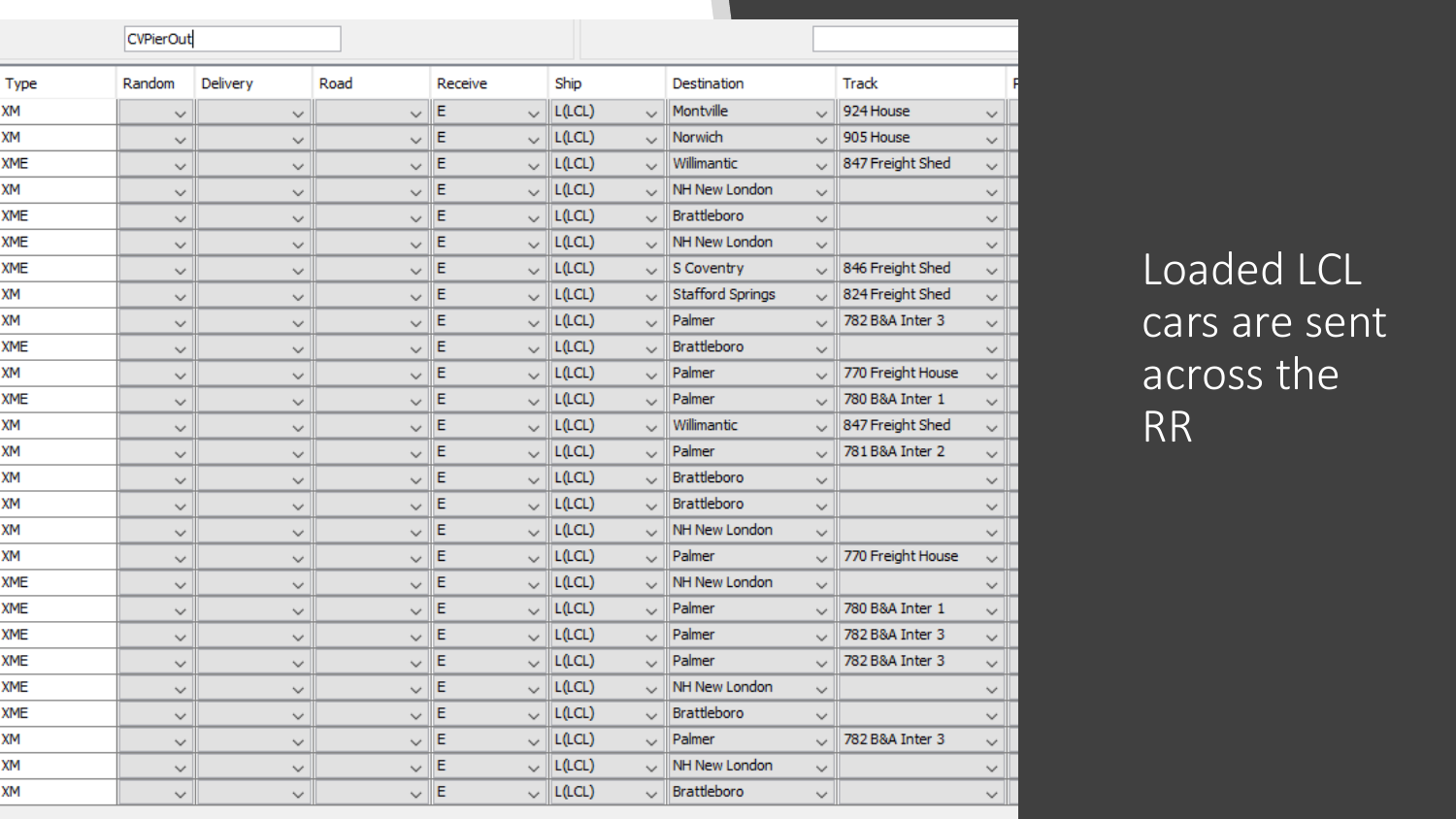

#### And sent back

| <b>Type</b> | Random                                  | Delivery                                | Road                                    | Receive                              | Ship                                    | <b>Destination</b> | Track                                                           |
|-------------|-----------------------------------------|-----------------------------------------|-----------------------------------------|--------------------------------------|-----------------------------------------|--------------------|-----------------------------------------------------------------|
| <b>XM</b>   | $\Delta\omega^2$                        | $\mathcal{D}_{\text{c}}(\mathcal{A})$   |                                         | $\vee$ $\ $ L(LCL)                   | $\vee$ $\ $ L(LCL)                      | $\vee$ ENL South   | $\vee$ 974 CV Pier 4<br>$\mathcal{D}_{\text{Lip}}(\mathcal{C})$ |
| XA          | $\mathcal{D}_{\text{Lip}}(\mathcal{C})$ | $\Delta_{\rm{tot}}/2$                   | $\mathcal{N}_{\text{Lip}}(\mathcal{C})$ |                                      | 75 M                                    | المحروة            | المحيرة                                                         |
| <b>XME</b>  | $\Delta_{\rm{tot}}/2$                   | $\mathcal{D}_{\text{c}}(\mathcal{A})$   |                                         | $\vee$ $\ $ L(LCL)                   | $\sim$ $ $ L(LCL)                       | $\vee$ ENL South   | $\vee$ 974 CV Pier 4<br>$\Delta_{\rm eff}$                      |
| <b>FM</b>   | $\mathcal{D}_{\text{Lip}}(\mathcal{C})$ | $\Delta \phi_{\rm eff}$                 | $\mathcal{H}_{\text{tot}}(\mathcal{C})$ | W                                    | <b>Sept.</b>                            | シーム                | ヘイ                                                              |
| <b>GB</b>   | $\mathcal{D}_{\text{Lip}}(\mathcal{C})$ | $\mathcal{D}_{\text{Lip}}(\mathcal{C})$ | $\mathcal{D}_{\text{max}}(\mathcal{C})$ | W                                    | $\mathcal{D}_{\text{tot}}(\mathcal{C})$ | ヘイ                 |                                                                 |
| <b>TM</b>   | $\mathcal{D}_{\text{Lip}}(\mathcal{C})$ | $\Delta \phi_{\rm eff}$                 | $\mathcal{H}_{\text{Lip}}(\mathcal{C})$ | $\mathcal{N}_{\rm eff}(\mathcal{C})$ | $\Delta_{\rm eff}/\Delta$               | シーム                |                                                                 |
| XI          | $\Delta_{\rm{tot}}/2$                   | $\mathcal{H}_{\text{tot}}(\mathcal{C})$ | المحيراني                               | المحيرة                              | $\Delta_{\rm{L}}/2$                     | المحروق            |                                                                 |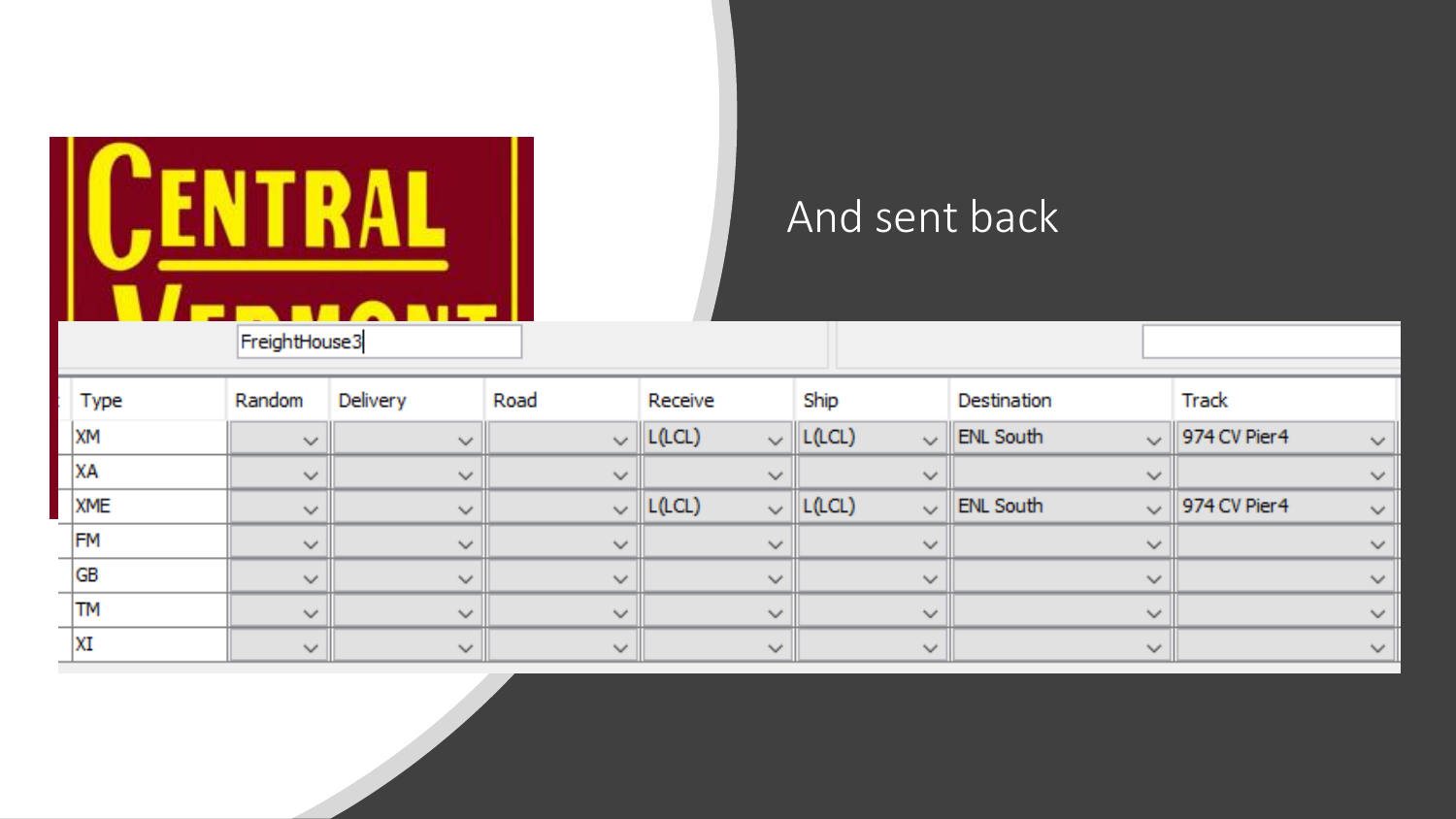

### Schedules

#### Every spur gets a schedule

| <b>Name</b>          | FarmDist      |
|----------------------|---------------|
| all2                 | FlourLoad     |
| all3                 | Food          |
| Ash                  | FreightHouse  |
| box0                 | FreightHouse3 |
| box2                 | GrainIn       |
| <b>BoxesE-Cardbd</b> | <b>Inter</b>  |
| <b>Builder</b>       | KraftIn       |
| <b>CementMix</b>     | Lumber        |
| ChemIn               | <b>OilGas</b> |
| ChemInOut            | OilGas0       |
| Coal                 |               |
| CoalBldg             | PhonePoles    |
| CoalGrain            | Reef          |
| CV1                  | RoadDept      |
| <b>CVPierIn</b>      | ScrapYard     |
| <b>CVPierOut</b>     | SteelYard     |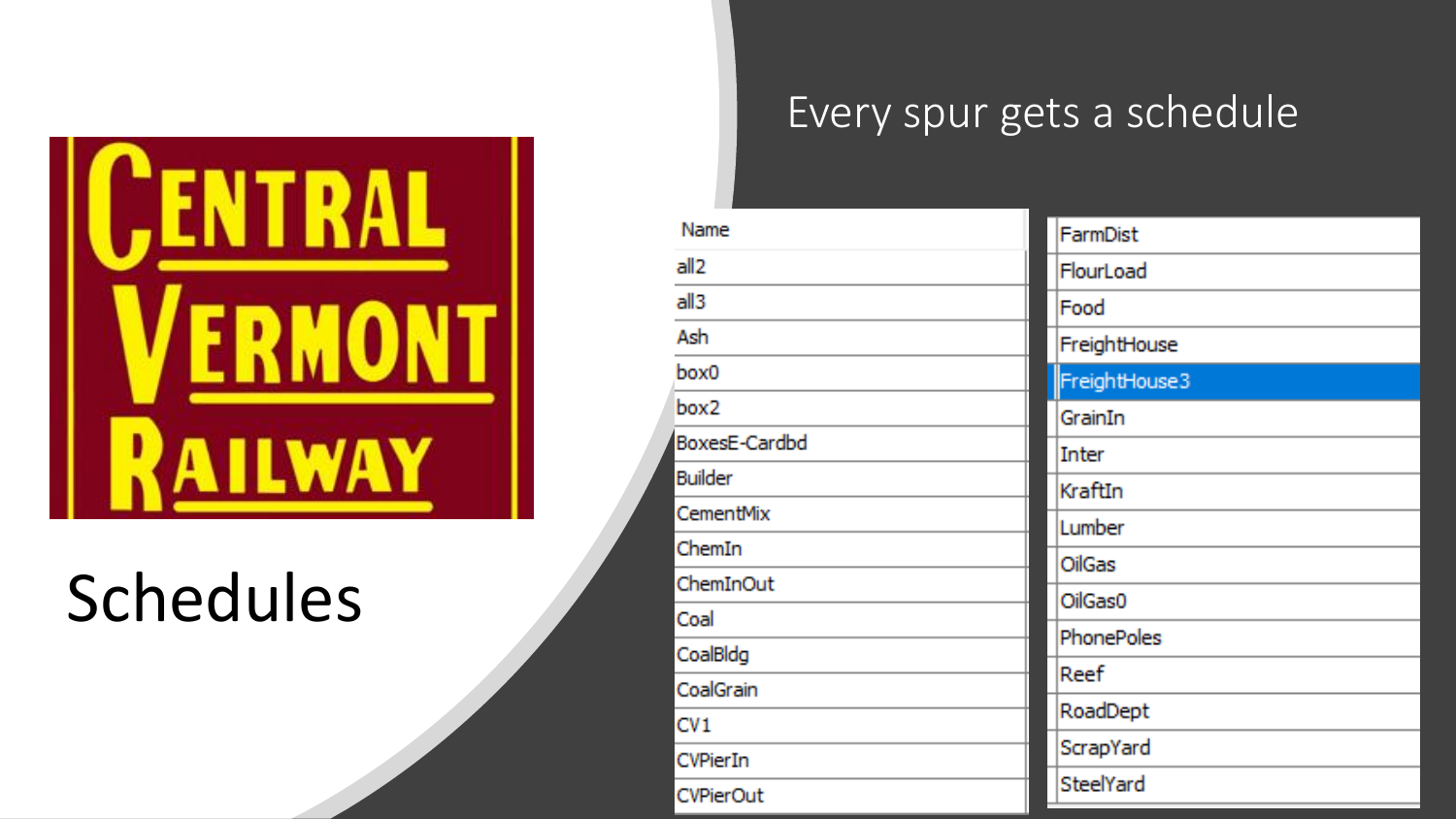

### Special Loads

Ash Cardboard Cement Coal Empty Feed Flour Grain Gravel Hides Kraft LCL **MTY** Newsprint Poles Propane Salt Scrap **Stuff**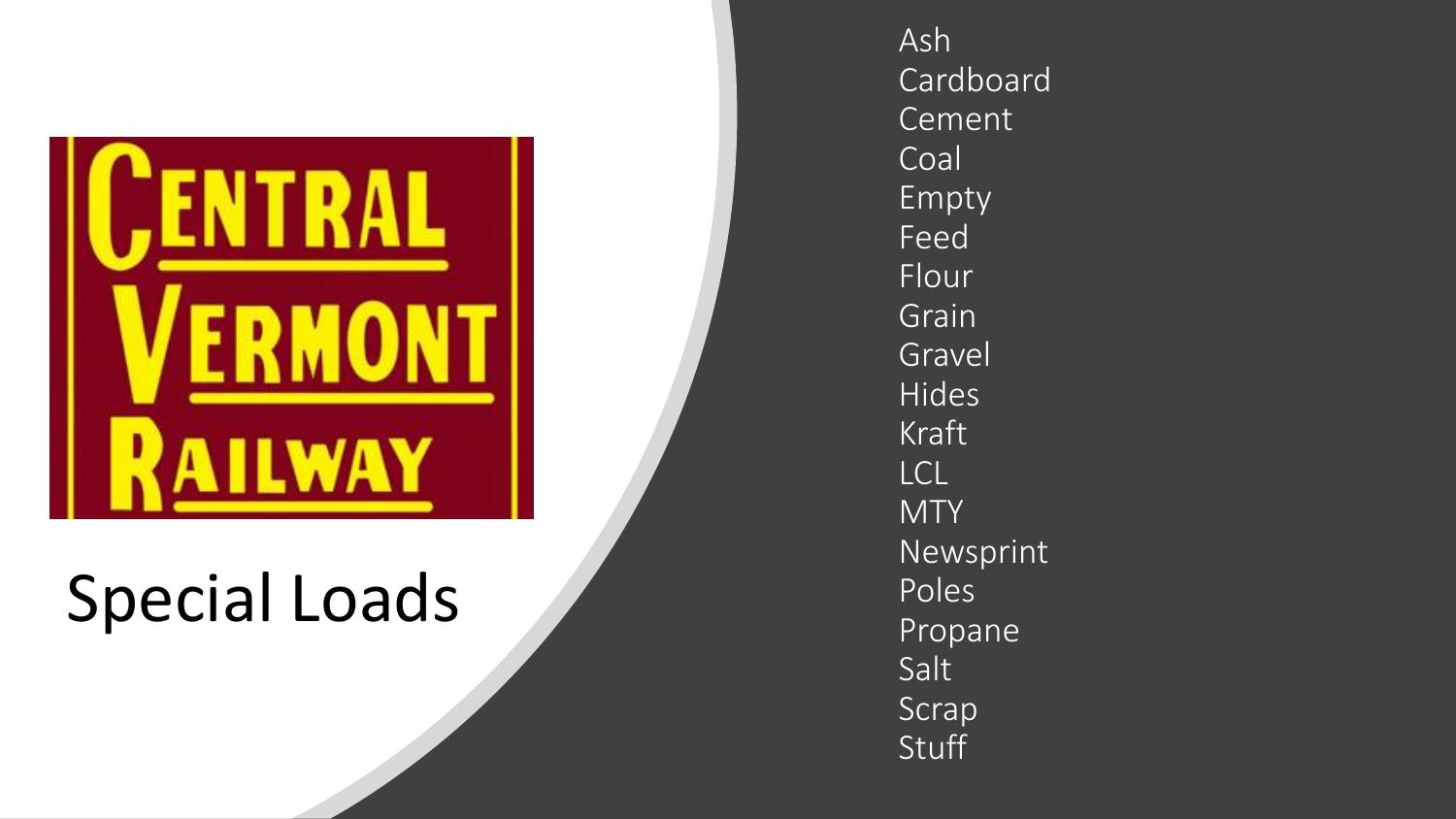

### Real trains

| 1st Montville  | Local Turn 3 towns        |
|----------------|---------------------------|
| 2nd Montville  | <b>Local Turn 3 towns</b> |
| <b>NH NM-4</b> | NH "Rocket"               |
| NH MN-1        | NH "Newsboy"              |
| No. 429        | "Rocket" N                |
| No. 430        | "Newsboy" S               |
| No. 490        | "Dairy" S                 |
| No. 491        | Through freight N         |
| No. 738        | <b>Wayfreight TTS S</b>   |
| No. 740        | <b>Wayfreight TTS S</b>   |
| No. 739        | Wayfreight MWF N          |
| No. 741        | <b>Wayfreight MWF N</b>   |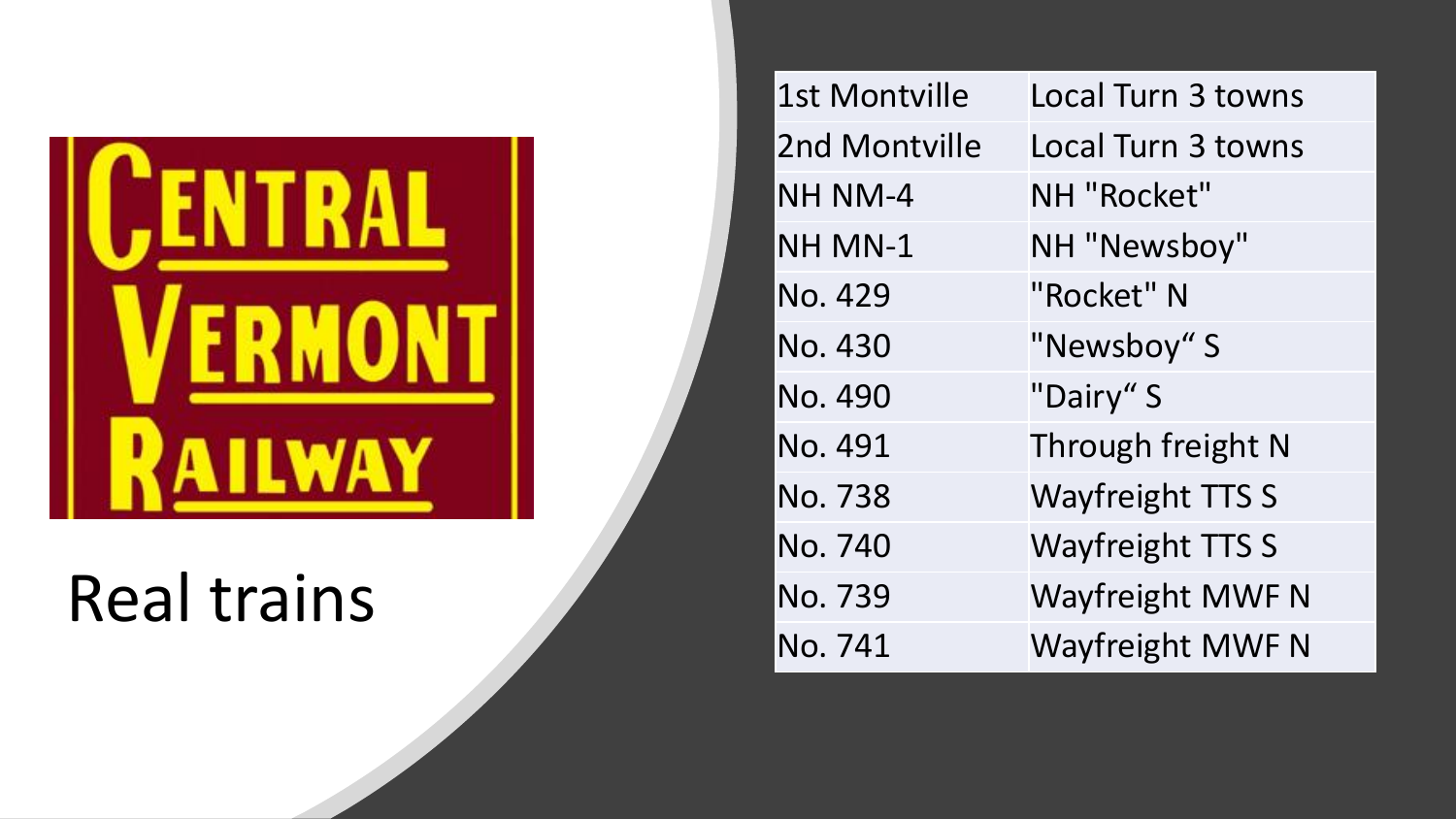

### Made up trains

| <b>Broom</b>       | Afternoon transfer to NH                            |
|--------------------|-----------------------------------------------------|
| Goose              | <b>Morning transfer from NH</b>                     |
| Northside Job a.m. | Morning work north industries                       |
| Northside Job p.m. | Afternoon work north industries                     |
| Southside Job a.m. | Morning work CV pier and south                      |
|                    | Southside Job p.m. Afternoon work CV pier and south |
| No 1               | Timetable passenger 1st class                       |
| No <sub>2</sub>    | Timetable passenger 1st class.                      |
| No <sub>3</sub>    | Timetable passenger 1st class.                      |
| No <sub>4</sub>    | Timetable passenger 1st class.                      |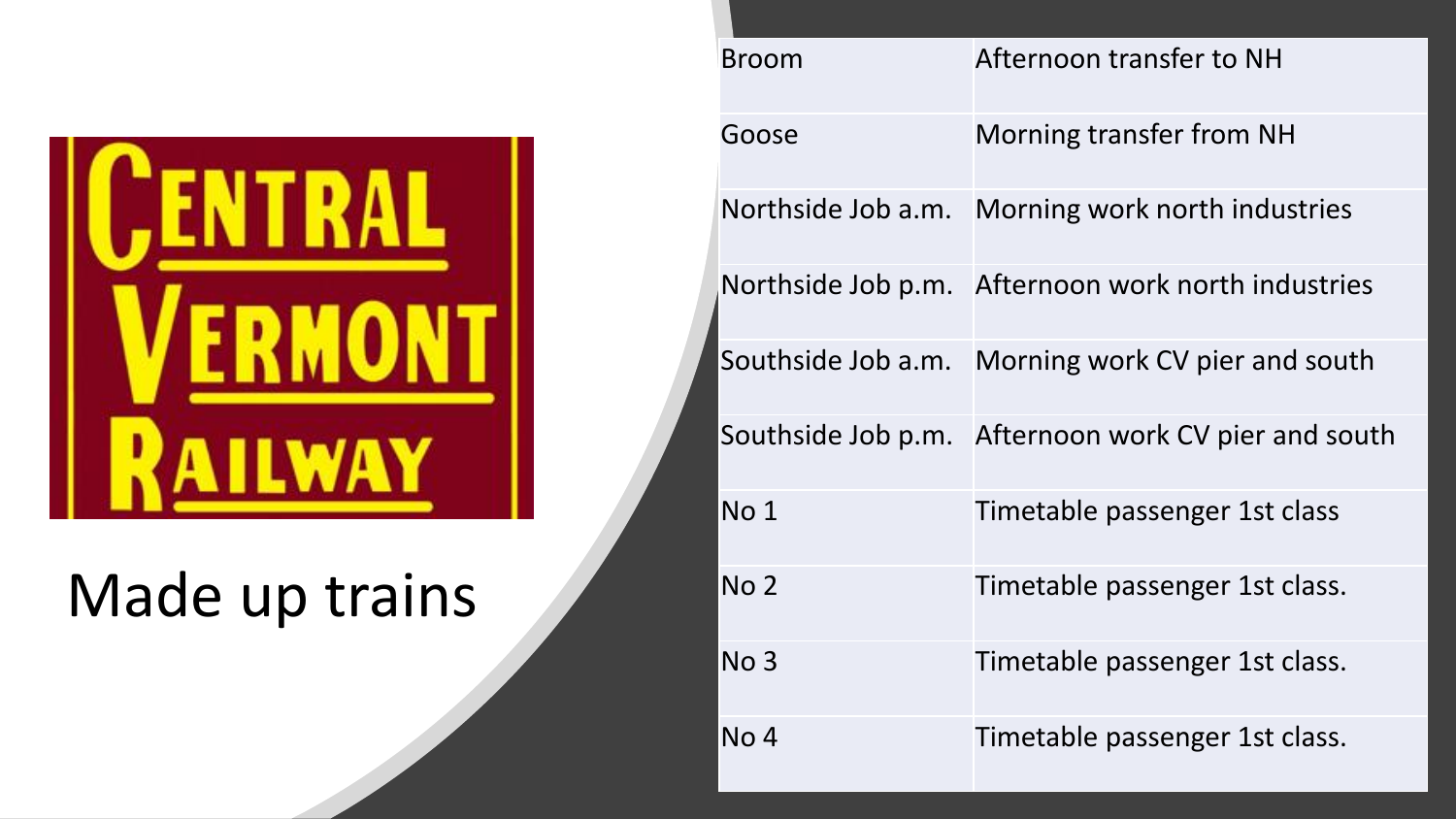### Route tips -- Control max train length within routes -- Control workload within routes

| Location               |       | <b>Train Direction</b> | Moves | Random |              |            | Pick ups?    | Set outs? |              | Wait | Max Length |  |
|------------------------|-------|------------------------|-------|--------|--------------|------------|--------------|-----------|--------------|------|------------|--|
| Palmer                 | South | $\checkmark$           | 15    | Off    | $\checkmark$ | <b>yes</b> | $\checkmark$ | no        | $\checkmark$ | 0    | 650        |  |
| Monson                 | South | $\sim$                 | 4     | Off    | $\checkmark$ | yes        | $\checkmark$ | yes       | $\checkmark$ | 0    | 650        |  |
| <b>State Line</b>      | South | $\checkmark$           | 0     | Off    | $\checkmark$ | yes        | ✓            | yes       | $\checkmark$ | 0    | 650        |  |
| Stafford               | South | $\checkmark$           | 10    | Off    | $\checkmark$ | yes        | $\checkmark$ | yes       | $\checkmark$ | 10   | 650        |  |
| W Willington           | South | $\checkmark$           | 6     | Off    | $\checkmark$ | yes        | $\checkmark$ | yes       | $\checkmark$ | 0    | 650        |  |
| Mansfield              | South | $\sim$                 | 6     | Off    | $\checkmark$ | yes        | ✓            | yes       | $\checkmark$ | 0    | 650        |  |
| S Coventry             | South | $\checkmark$           | 8     | Off    | ✓            | yes        | $\checkmark$ | yes       | $\checkmark$ | 10   | 650        |  |
| Willimantic            | South | $\checkmark$           | 30    | Off    | $\checkmark$ | yes        | $\checkmark$ | yes       | $\checkmark$ | 0    | 650        |  |
| Lebanon                | South | $\checkmark$           | 6     | Off    | $\checkmark$ | yes        | $\checkmark$ | yes       | $\sim$       | 0    | 650        |  |
| Yantic                 | South | $\mathbf{v}$           | 0     | Off    | $\checkmark$ | no         | $\checkmark$ | no        | $\checkmark$ | 0    | 650        |  |
| Norwich                | South | $\sim$                 | 0     | Off    | $\checkmark$ | no         | $\checkmark$ | no        | $\checkmark$ | 0    | 650        |  |
| Montville              | South | $\checkmark$           | 0     | Off    | V            | no         | $\checkmark$ | no        | $\checkmark$ | 0    | 650        |  |
| <b>East New London</b> | South | $\sim$                 | 15    | Off    | $\checkmark$ | no         | $\checkmark$ | yes       | $\checkmark$ | 0    | 650        |  |

### Routes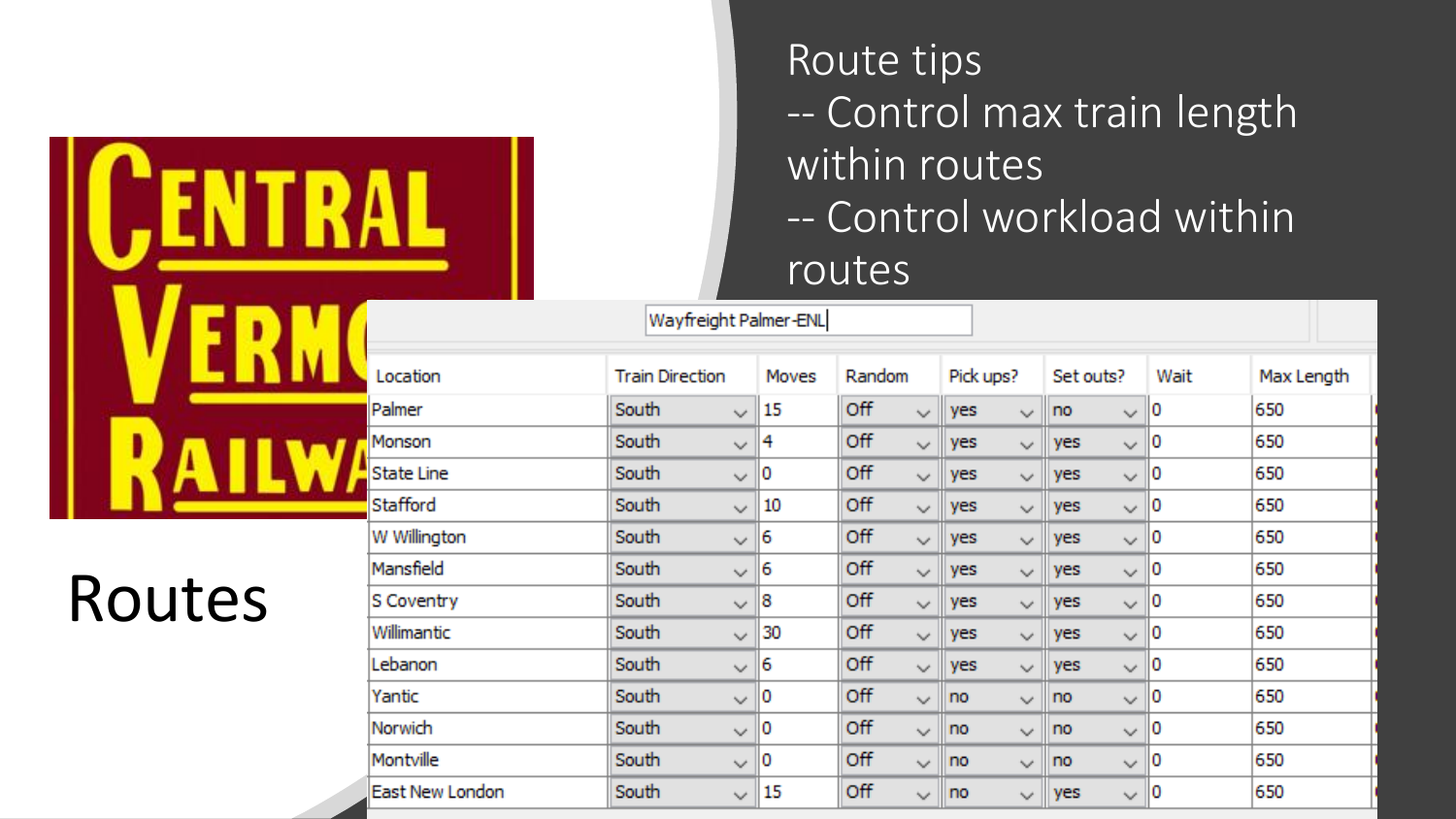

Trains

#### Train tips

-- Backup frequently (Settings)

-- Do trial builds, if don't like, restore, adjust, backup, and try again

-- Keep a diary of what you did and when you backed up

-- Build 2-3-4 complete sessions, and check if the cars end up where you want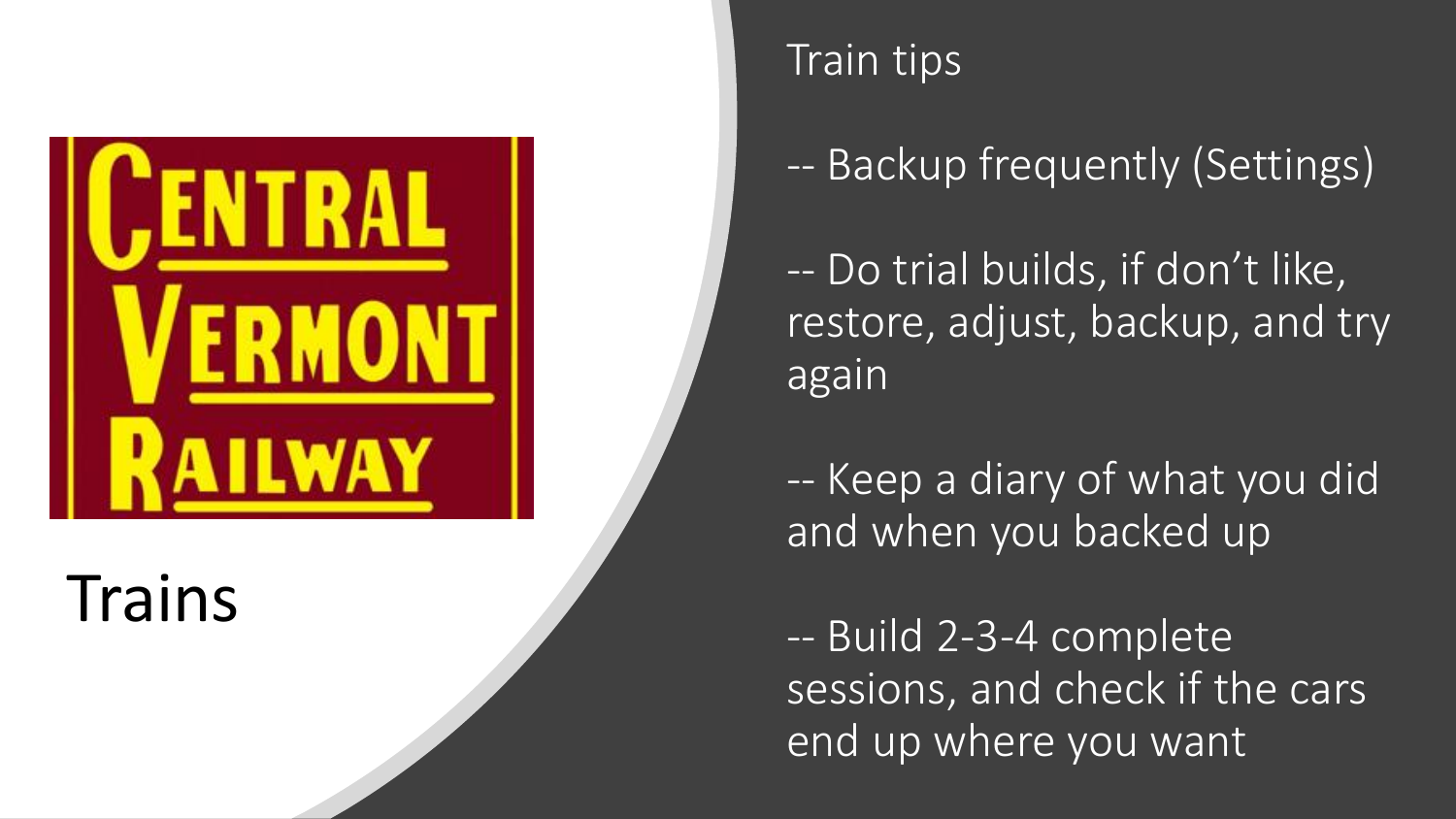

Trains

Train Notes: -- A *build* doesn't move cars -- A *move* or *terminate* moves cars

-- Pay attention to the order in which you build trains

Yesterday's Drops are Today's Picks

-- A good rule to follow

-- Late trains within an op session are the norm: cars may not arrive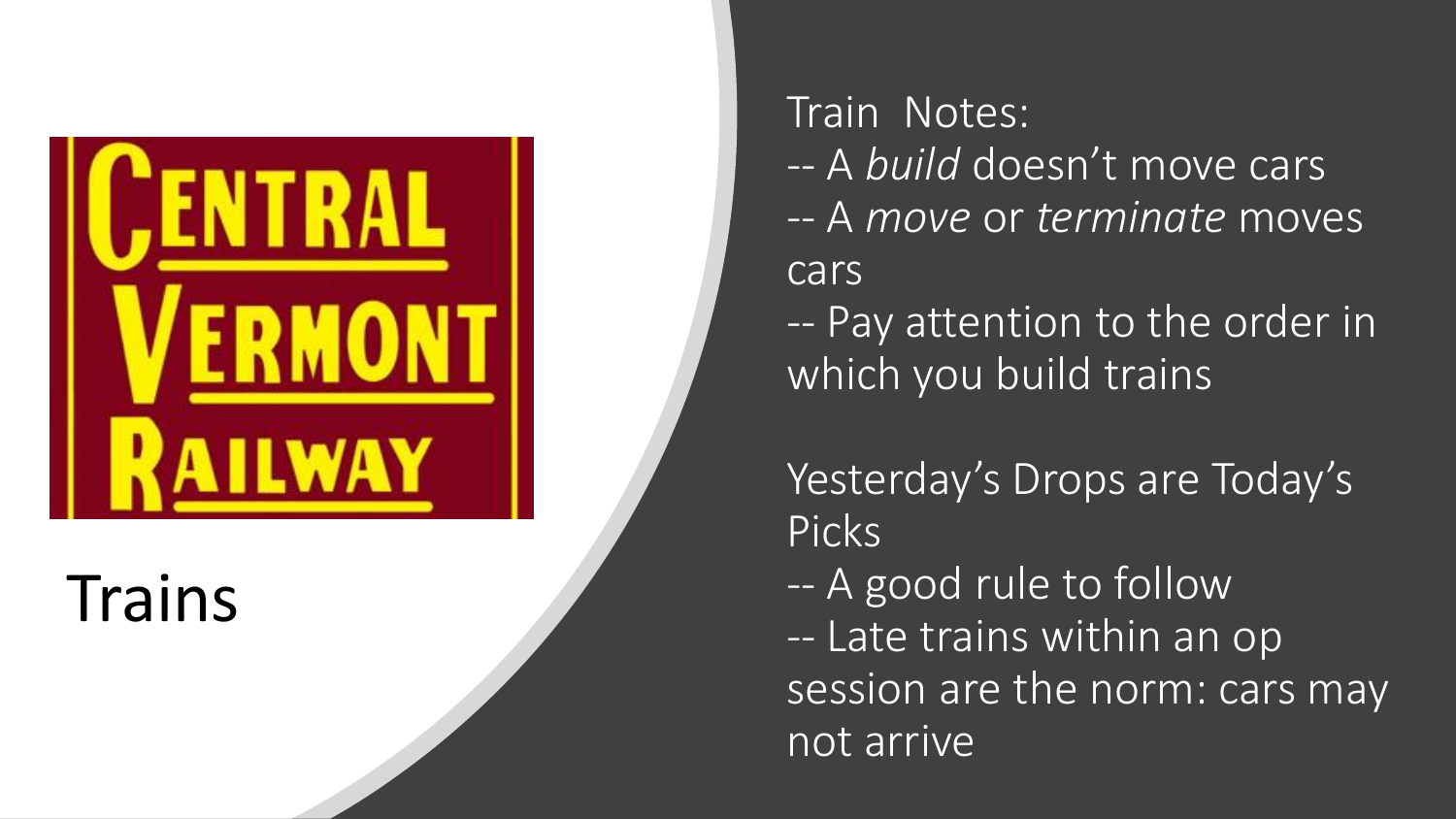

### Train tools

Tools: - operations/buildstatus reports tell what happened and why a build did what it did (or not)

- Turn on logging! You will get a record of every train built and every car moved during a session (after *terminates*). Great for after -session forensics.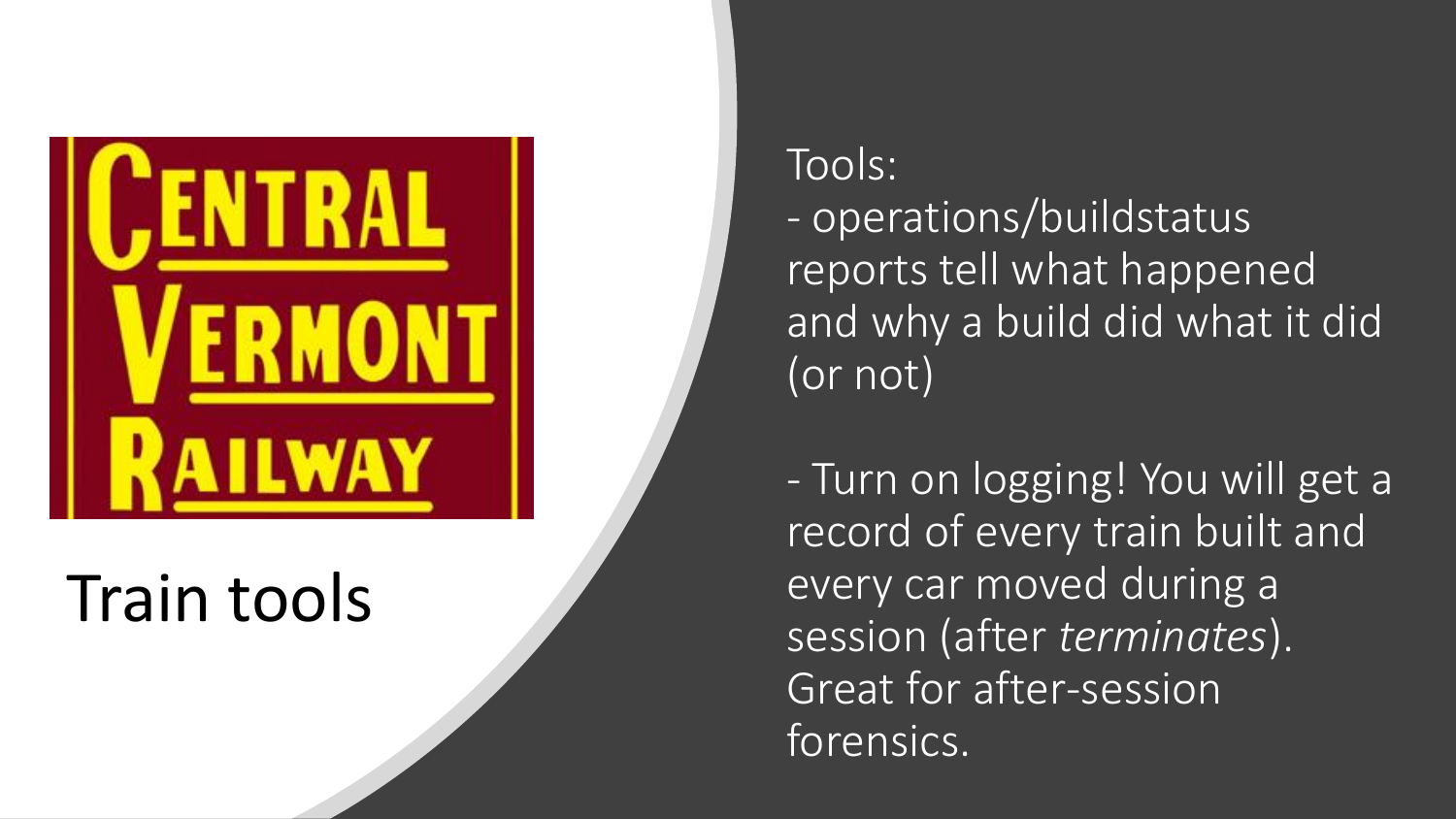

### CV Builds

My build sequence: - Build all trains except 429, Broom, 2nd Montville, Northside/Southside afternoon jobs - Terminate Goose, Northside/Southside morning jobs so cars become available - Build 429, 2<sup>nd</sup> Montville, Northside/Southside afternoon jobs, Broom - Terminate all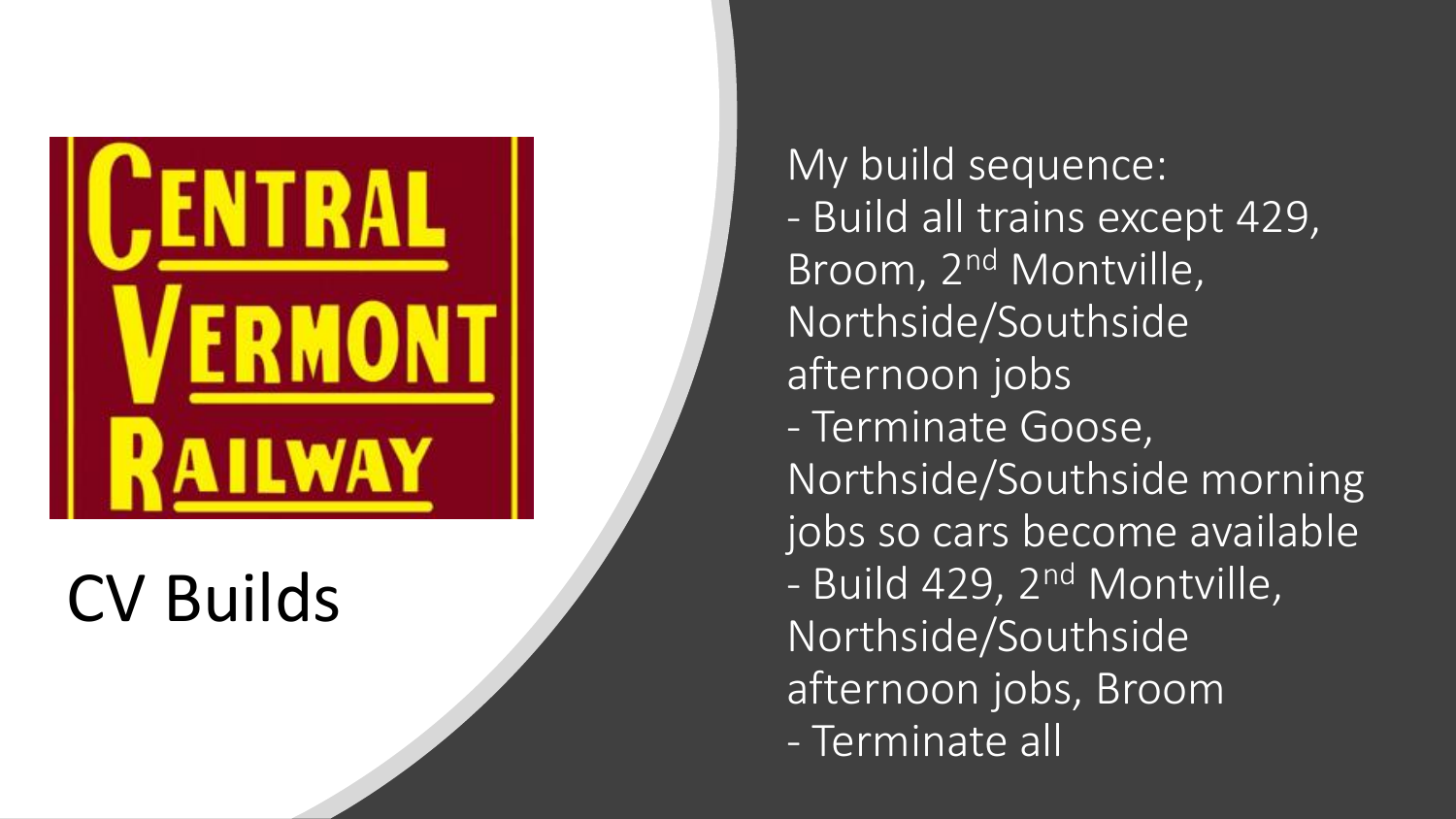

### Car management

Print cars -- By number -- By location Reconcile JMRI with what's on the railroad -- We 0-5-0 cars into their proper place --- after we've finished jobs that didn't complete during the op session

Don't let errors propagate; operators get frustrated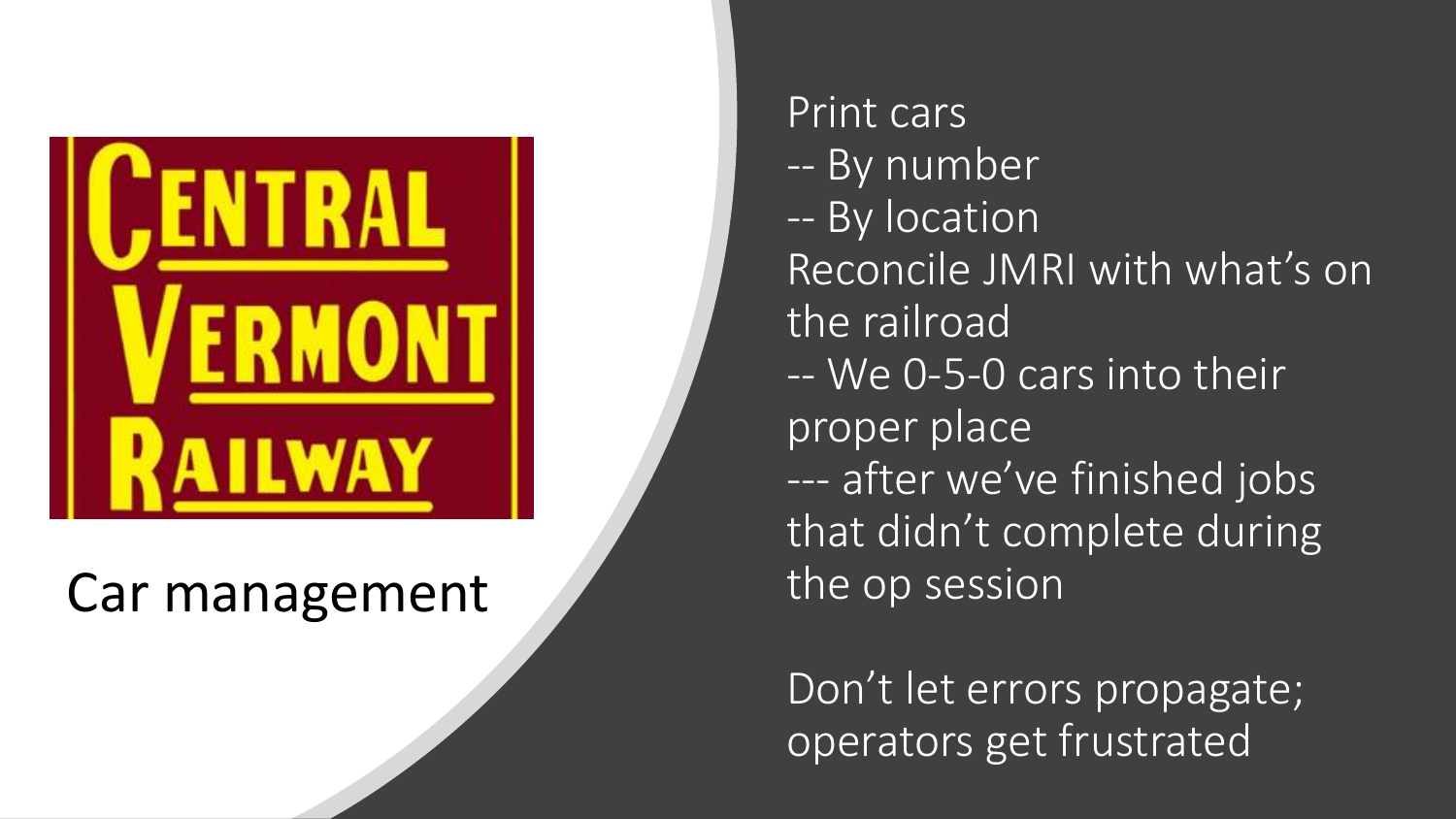

### Paperwork

JMRI provides "manifests" in print, .txt. And .csv formats

Some people like, some don't

Non-JMRI switchlist creators and associated paper generators are available free from Dan Foltz

We've created a custom paper flow based on the .csv files merged to Excel sheets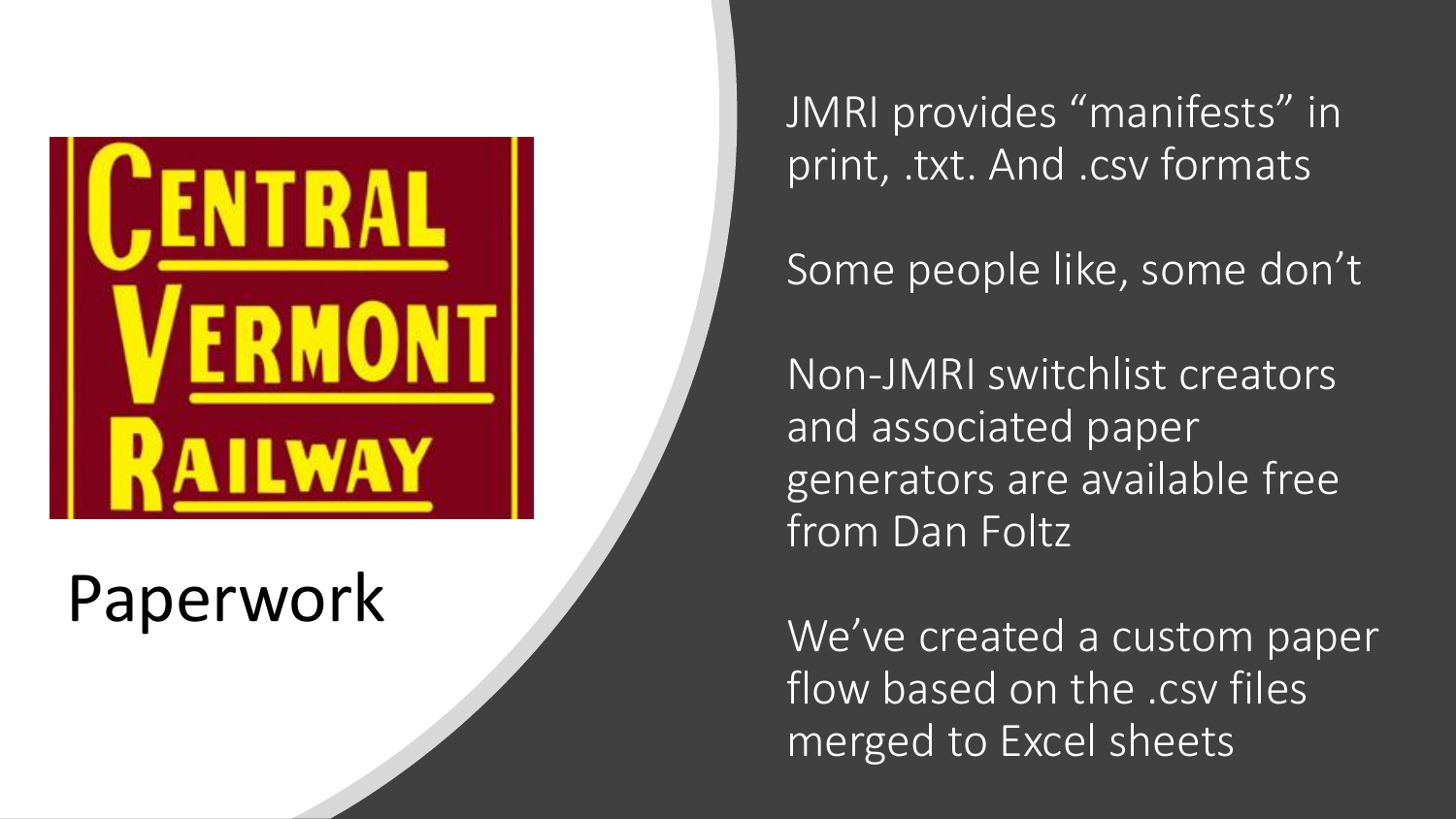

### Summary

JMRI is a great free tool for car movement and train management

It's simple to use when starting

It's a powerful tool for creating prototypical car movement

Thank you to Dan Boudreau and the other JMRI developers!